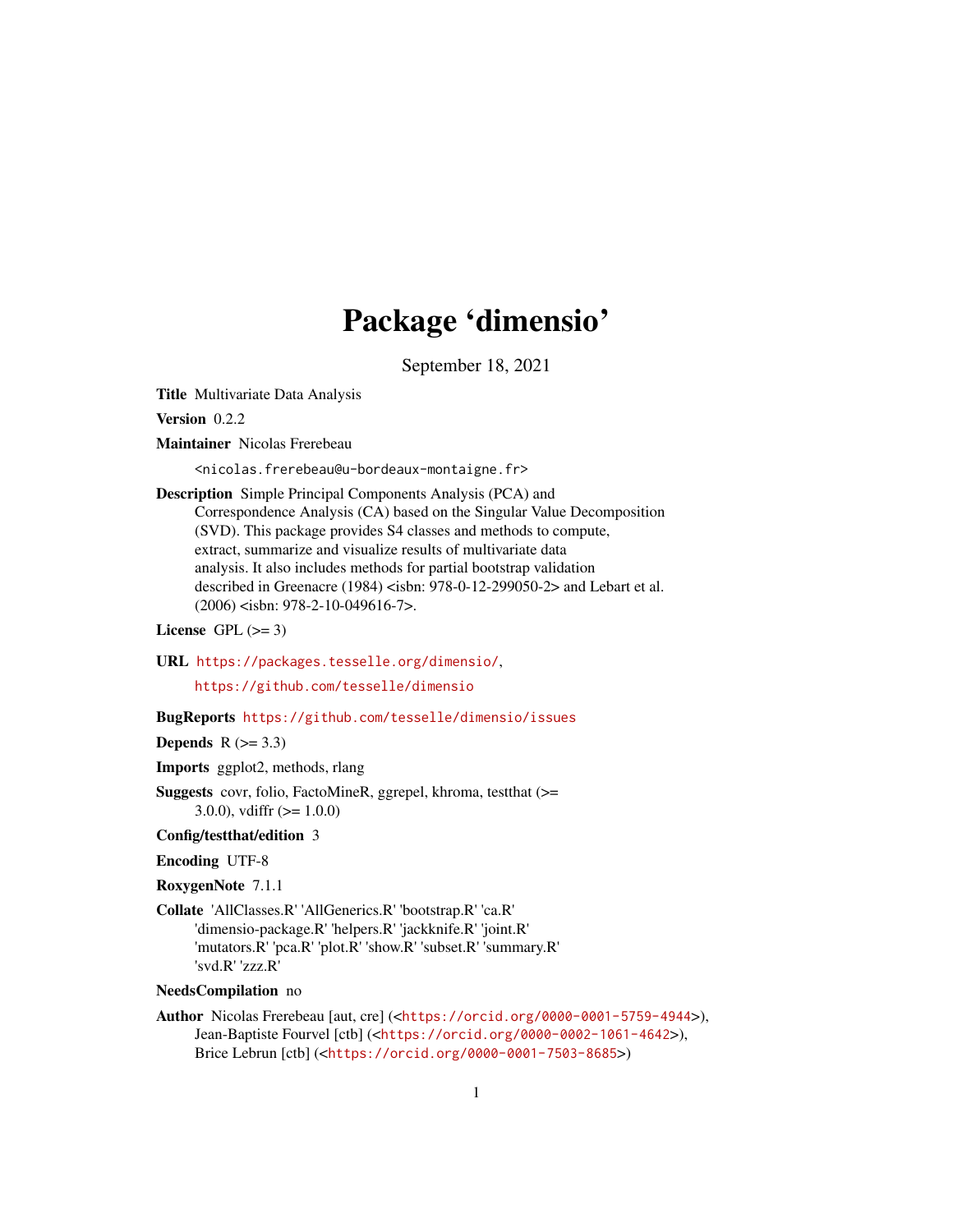<span id="page-1-0"></span>Repository CRAN Date/Publication 2021-09-18 12:40:02 UTC

## R topics documented:

|       |                                                                                                               | -5     |
|-------|---------------------------------------------------------------------------------------------------------------|--------|
|       |                                                                                                               | $\tau$ |
|       |                                                                                                               | - 8    |
|       |                                                                                                               | -9     |
|       |                                                                                                               |        |
|       |                                                                                                               |        |
|       |                                                                                                               |        |
|       |                                                                                                               |        |
|       |                                                                                                               |        |
|       |                                                                                                               |        |
|       |                                                                                                               |        |
|       |                                                                                                               |        |
|       | plot eigenvalues $\ldots \ldots \ldots \ldots \ldots \ldots \ldots \ldots \ldots \ldots \ldots \ldots \ldots$ |        |
|       |                                                                                                               |        |
|       |                                                                                                               |        |
|       |                                                                                                               |        |
| Index |                                                                                                               | 26     |

<span id="page-1-1"></span>bootstrap *Partial Bootstrap Analysis*

## Description

Checks analysis with partial bootstrap resampling.

## Usage

```
bootstrap(object, ...)
## S4 method for signature 'numeric'
bootstrap(object, do, n, ...)
## S4 method for signature 'integer'
bootstrap(object, do, n, ...)
## S4 method for signature 'BootstrapVector'
summary(
 object,
 level = 0.95,type = c("student", "normal"),
```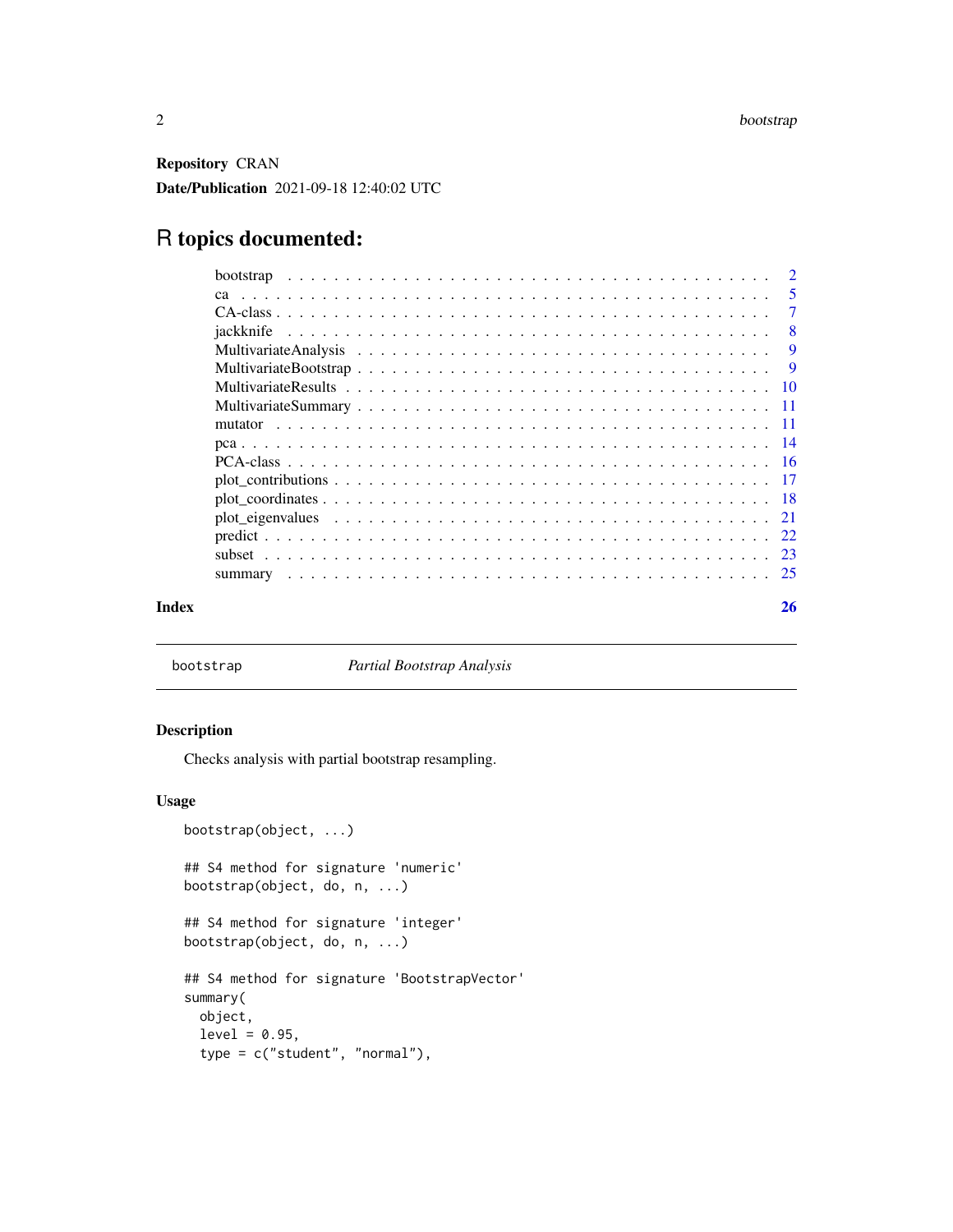#### <span id="page-2-0"></span>bootstrap 3 and 3 and 3 and 3 and 3 and 3 and 3 and 3 and 3 and 3 and 3 and 3 and 3 and 3 and 3 and 3 and 3 and 3 and 3 and 3 and 3 and 3 and 3 and 3 and 3 and 3 and 3 and 3 and 3 and 3 and 3 and 3 and 3 and 3 and 3 and 3

```
probs = c(0.25, 0.75),
 na.rm = FALSE,
  ...
\lambda## S4 method for signature 'CA'
bootstrap(object, n = 30)
## S4 method for signature 'PCA'
bootstrap(object, n = 30)
```
### Arguments

| object   | A numeric or an integer vector or a CA or PCA object (see below).                                                                                                                                        |
|----------|----------------------------------------------------------------------------------------------------------------------------------------------------------------------------------------------------------|
| $\cdots$ | Currently not used.                                                                                                                                                                                      |
| do       | A function that takes object as an argument and returns a single numeric<br>value.                                                                                                                       |
| n        | A non-negative integer giving the number of bootstrap replications.                                                                                                                                      |
| level    | A length-one numeric vector giving the confidence level. Must be a single<br>number between 0 and 1. If NULL, no confidence interval are computed.                                                       |
| type     | A character string giving the type of confidence interval to be returned. It<br>must be one "student" (default) or "normal". Any unambiguous substring can<br>be given. Only used if level is not NULL." |
| probs    | A numeric vector of probabilities with values in $[0, 1]$ (see stats:: quantile()).<br>If NULL, quantiles are not computed.                                                                              |
| na.rm    | A logical scalar: should missing values be removed from object before the<br>sample statistics are computed?                                                                                             |

#### Value

If object is a [numeric](#page-0-0) or an [integer](#page-0-0) vector, bootstrap() returns a BootstrapVector object (i.e. a numeric vector of the n bootstrap values of do).

If object is a [CA](#page-6-1) or a [PCA](#page-15-1) object, bootstrap() returns a [BootstrapCA](#page-6-2) or a [BootstrapPCA](#page-15-2) object.

summary() returns a numeric vector with the following elements:

min Minimum value.

mean Mean value.

max Maximum value.

lower Lower bound of the confidence interval.

upper Upper bound of the confidence interval.

 $Q^*$  Sample quantile to  $*$  probability.

## Methods (by class)

- numeric: Samples randomly from the elements of object with replacement.
- integer: Samples observations from a multinomial distribution.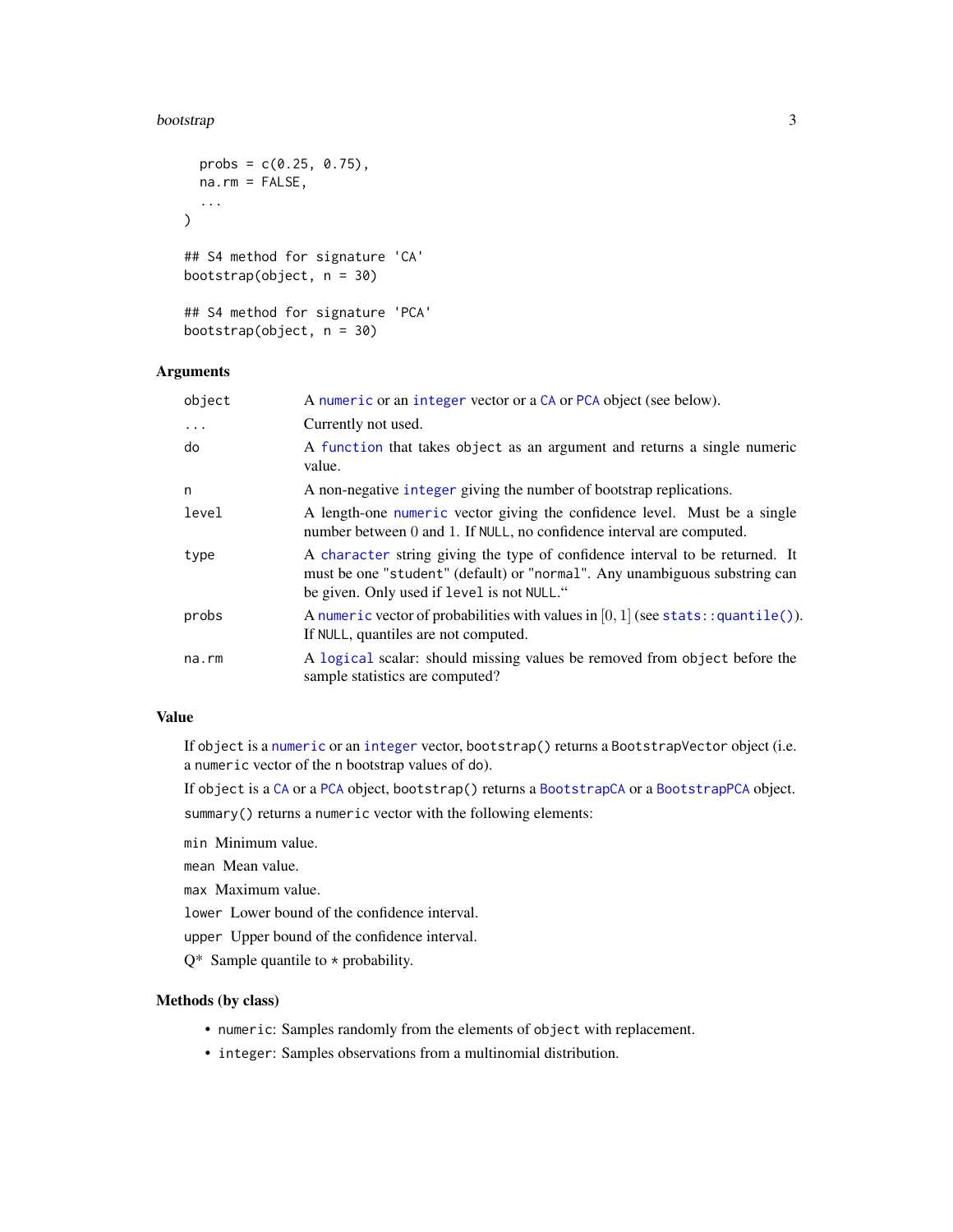#### <span id="page-3-0"></span>Author(s)

N. Frerebeau

#### References

Greenacre, Michael J. *Theory and Applications of Correspondence Analysis*. London: Academic Press, 1984.

Lebart, L., Piron, M. and Morineau, A. *Statistique exploratoire multidimensionnelle: visualisation et inférence en fouille de données*. Paris: Dunod, 2006.

## See Also

Other resampling methods: [jackknife\(](#page-7-1))

## Examples

library(ggrepel)

```
## Random samples from x with replacement
x \le - rnorm(20) # numeric
boot \leq bootstrap(x, do = mean, n = 100) # Sample mean
summary(boot)
## Sample observations from a multinomial distribution
x \le - sample(1:100, 100, TRUE) # integer
boot \leq bootstrap(x, do = median, n = 100)
summary(boot)
## Partial bootstrap on CA
## Data from Lebart et al. 2006, p. 170-172
color <- data.frame(
 brun = c(68, 15, 5, 20),
  chatain = c(119, 54, 29, 84),
  roux = c(26, 14, 14, 17),blond = c(7, 10, 16, 94),
  row.names = c("marron", "noisette", "vert", "bleu")
)
## Compute correspondence analysis
X \leftarrow ca(color)## Plot results
plot(X) +
  ggrepel::geom_label_repel()
## Bootstrap (30 replicates)
Y \le - bootstrap(X, n = 30)
## Get replicated coordinates
get_replications(Y, margin = 1)
```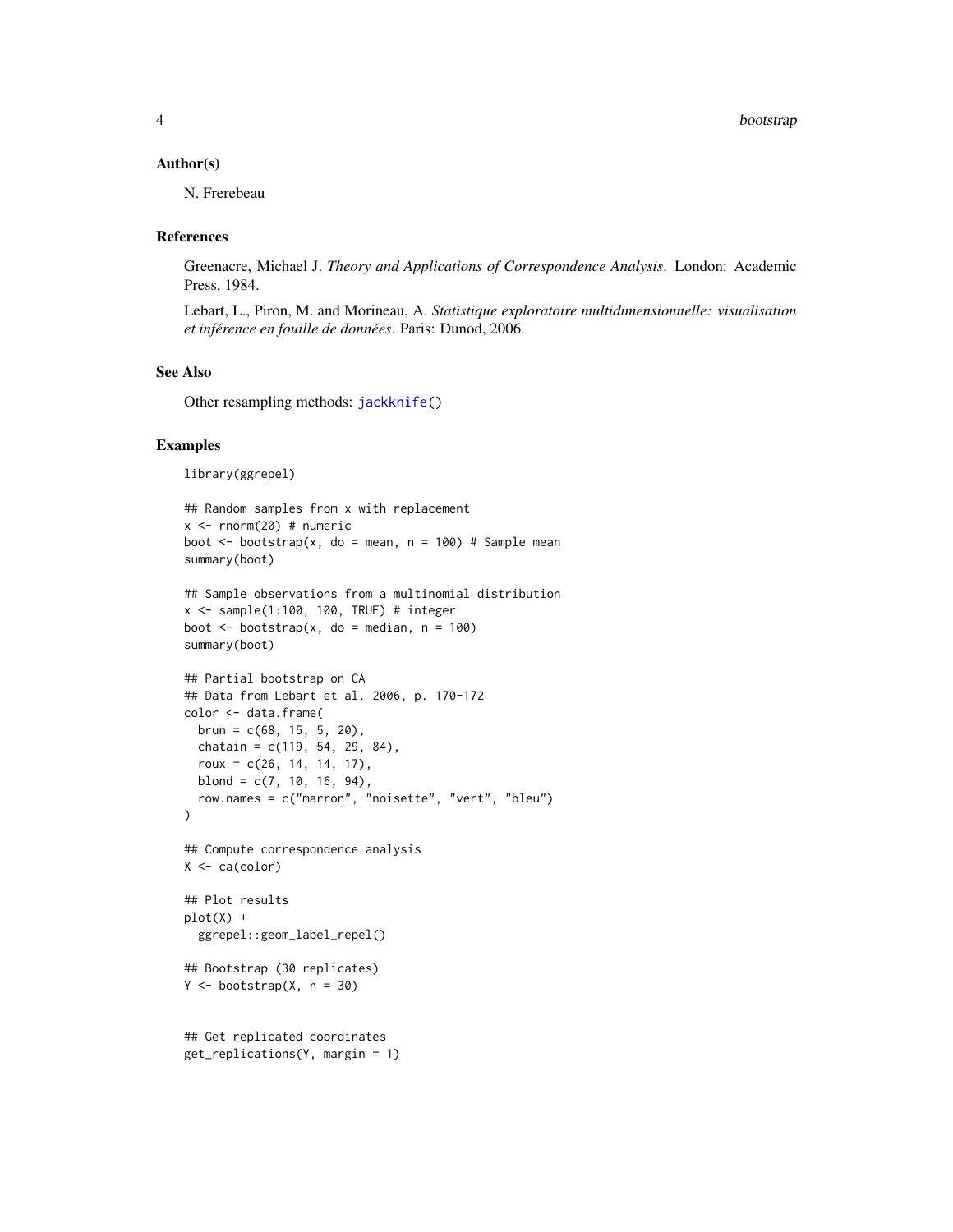```
get_replications(Y, margin = 2)
## Plot with ellipses
plot_rows(Y) +
  ggplot2::stat_ellipse()
plot_columns(Y) +
  ggplot2::stat_ellipse()
## Partial bootstrap on PCA
## Compute principal components analysis
data(iris)
X \leftarrow pca(iris)## Plot results
plot_columns(X) +
  ggrepel::geom_label_repel()
## Bootstrap (30 replicates)
Y \le - bootstrap(X, n = 30)
## Plot with ellipses
plot_columns(Y) +
  ggplot2::stat_ellipse()
```
## <span id="page-4-1"></span>ca *Correspondence Analysis*

#### Description

Computes a simple correspondence analysis based on the singular value decomposition.

#### Usage

```
ca(object, ...)
## S4 method for signature 'data.frame'
ca(object, rank = NULL, sup_{row} = NULL, sup_{col} = NULL)## S4 method for signature 'matrix'
ca(object, rank = NULL, sup_row = NULL, sup_col = NULL)
```
## Arguments

| object                  | A $m \times p$ numeric matrix or a data. frame.                                  |
|-------------------------|----------------------------------------------------------------------------------|
| $\cdot$ $\cdot$ $\cdot$ | Currently not used.                                                              |
| rank                    | An integer value specifying the maximal number of components to be kept in       |
|                         | the results. If NULL (the default), $min(m, p) - 1$ components will be returned. |

<span id="page-4-0"></span>ca  $\sim$  5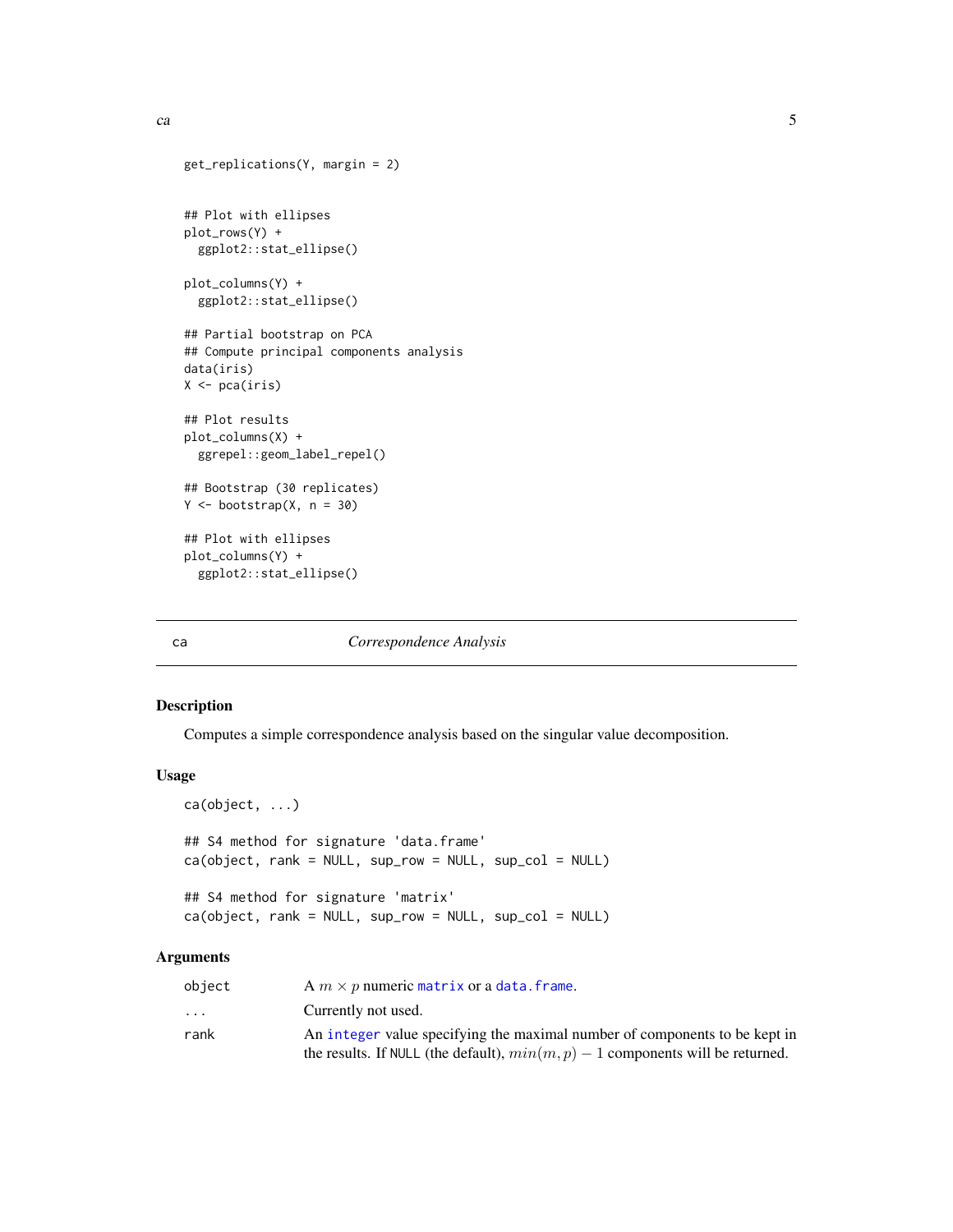<span id="page-5-0"></span>

| sup_row | A numeric or logical vector specifying the indices of the supplementary rows.    |
|---------|----------------------------------------------------------------------------------|
| sup_col | A numeric or logical vector specifying the indices of the supplementary columns. |

#### Value

A [CA](#page-6-1) object.

#### Author(s)

N. Frerebeau

#### References

Greenacre, Michael J. *Theory and Applications of Correspondence Analysis*. London: Academic Press, 1984.

Lebart, L., Piron, M. and Morineau, A. *Statistique exploratoire multidimensionnelle: visualisation et inférence en fouille de données*. Paris: Dunod, 2006.

#### See Also

```
get_*(), stats::predict(), svd()
```
Other multivariate analysis: [pca\(](#page-13-1)), [predict\(](#page-21-1))

#### Examples

## Load data data("zuni", package = "folio") ## The chi square of independence between the two variables stats::chisq.test(zuni)

```
## Compute correspondence analysis
X \leftarrow ca(zuni)
```
## Get row coordinates get\_coordinates(X, margin = 1)

## Get column coordinates get\_coordinates(X, margin = 2)

```
## Get row distances to centroid
get_distances(X, margin = 1)
```

```
## Get row inertias
get_inertia(X, margin = 1)
```

```
## Get row contributions
get_contributions(X, margin = 1)
```
## Get eigenvalues get\_eigenvalues(X)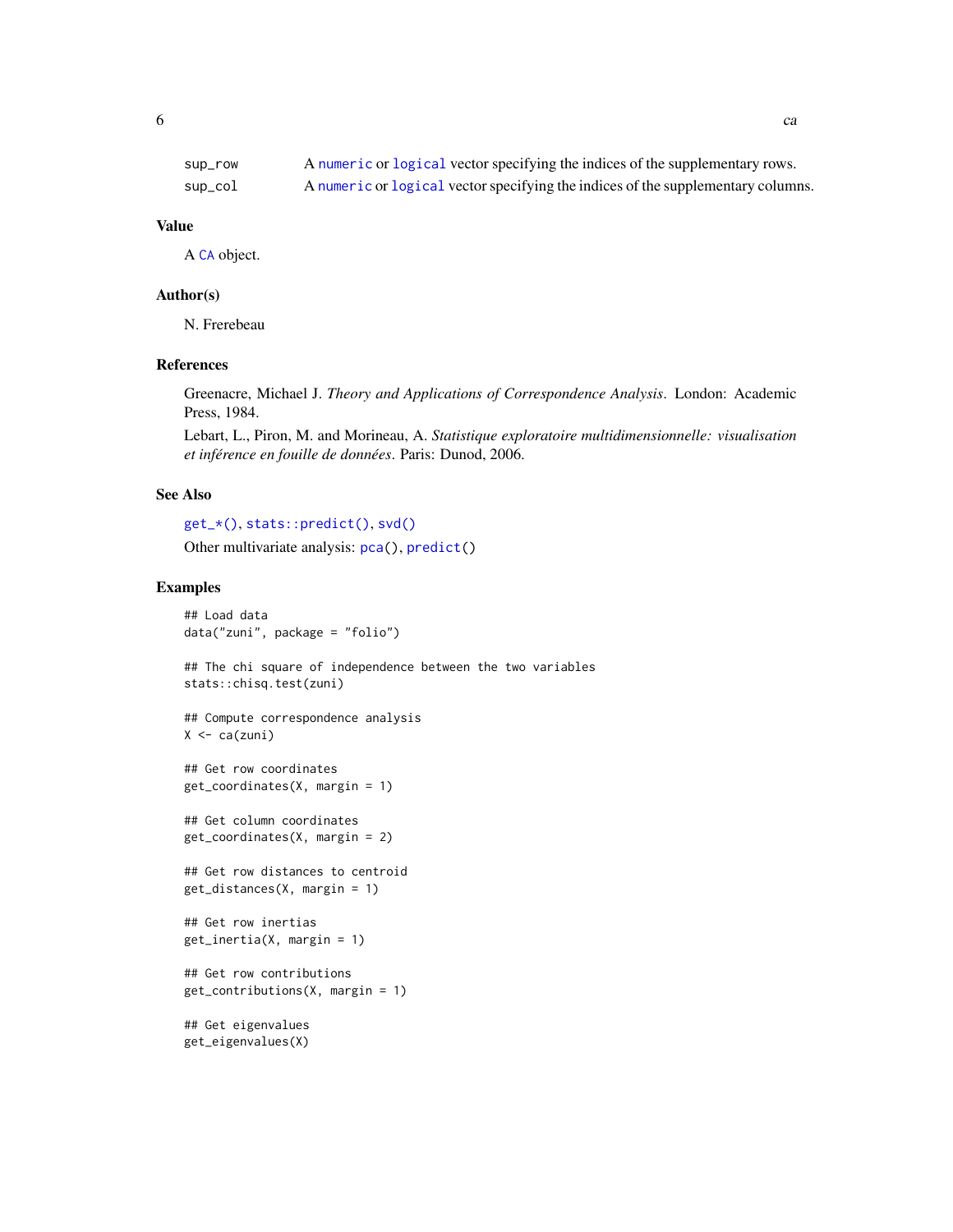<span id="page-6-1"></span><span id="page-6-0"></span>CA-class *CA Results*

## <span id="page-6-2"></span>Description

An S4 class to store the results of a simple correspondence analysis.

#### Author(s)

N. Frerebeau

## See Also

Other class: [MultivariateAnalysis](#page-8-1), [MultivariateBootstrap](#page-8-2), [MultivariateResults](#page-9-1), [MultivariateSummary](#page-10-2), [PCA-class](#page-15-1)

## Examples

```
## Load data
data("zuni", package = "folio")
## The chi square of independence between the two variables
stats::chisq.test(zuni)
## Compute correspondence analysis
X \leftarrow ca(zuni)## Get row coordinates
get_coordinates(X, margin = 1)
## Get column coordinates
get_coordinates(X, margin = 2)
## Get row distances to centroid
get_distances(X, margin = 1)
## Get row inertias
get_inertia(X, margin = 1)
## Get row contributions
get_contributions(X, margin = 1)
```
## Get eigenvalues get\_eigenvalues(X)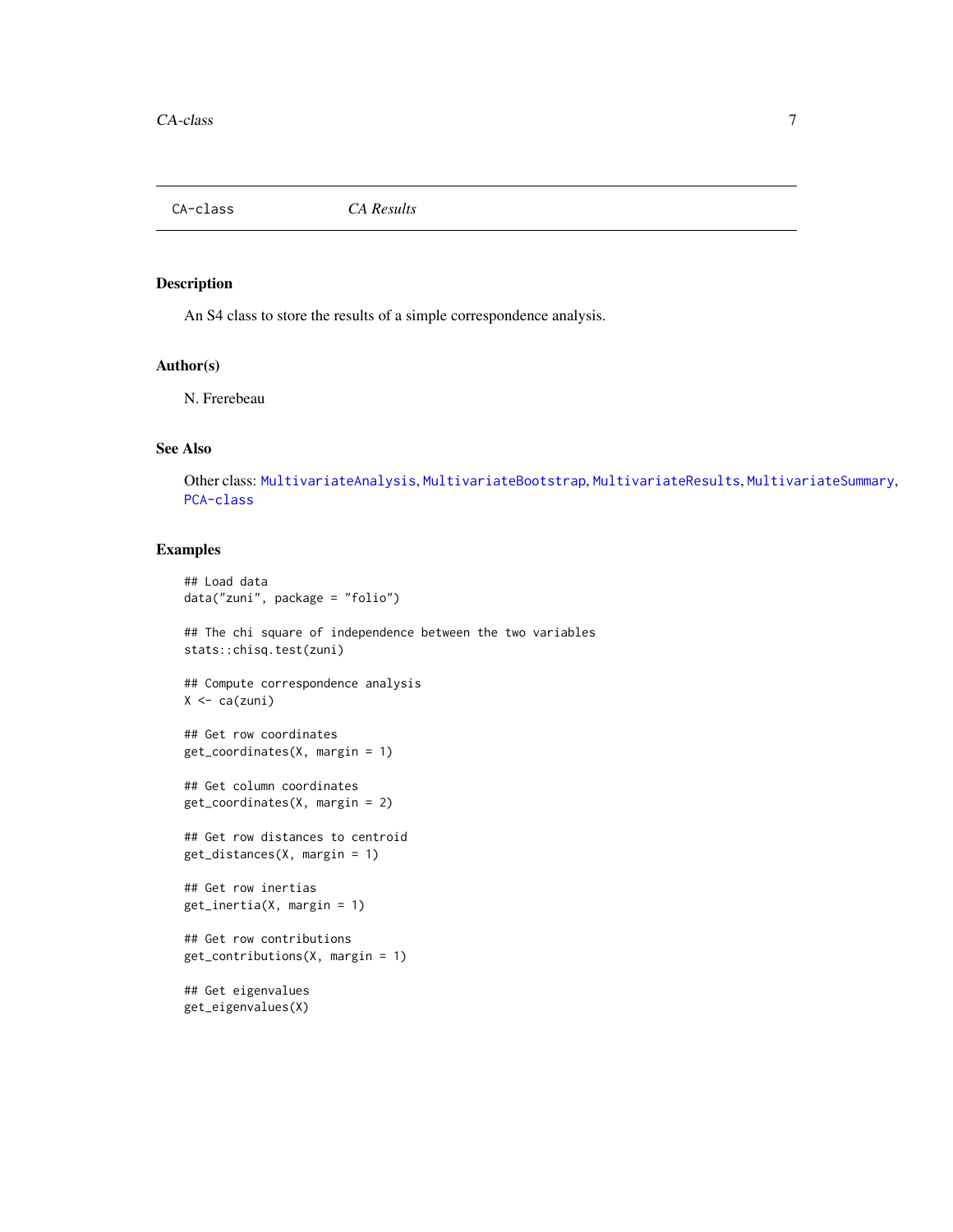<span id="page-7-1"></span><span id="page-7-0"></span>

## Description

Jackknife Estimation

## Usage

```
jackknife(object, ...)
```

```
## S4 method for signature 'numeric'
jackknife(object, do, ...)
```

```
## S4 method for signature 'JackknifeVector'
summary(object, ...)
```
## Arguments

| object                  | A numeric vector.                                                                  |
|-------------------------|------------------------------------------------------------------------------------|
| $\cdot$ $\cdot$ $\cdot$ | Extra arguments passed to do.                                                      |
| do                      | A function that takes object as an argument and returns a single numeric<br>value. |

#### Value

jackknife() returns a JackknifeVector object (i.e. a numeric vector of the n leave-one-out values of do).

summary() returns a named numeric vector with the following elements:

mean The jackknife estimate of mean of do.

bias The jackknife estimate of bias of do.

error he jackknife estimate of standard error of do.

#### Author(s)

N. Frerebeau

## See Also

Other resampling methods: [bootstrap\(](#page-1-1))

## Examples

```
## Jackknife
x < - rnorm(20)
jack <- jackknife(x, do = mean) # Sample mean
summary(jack)
```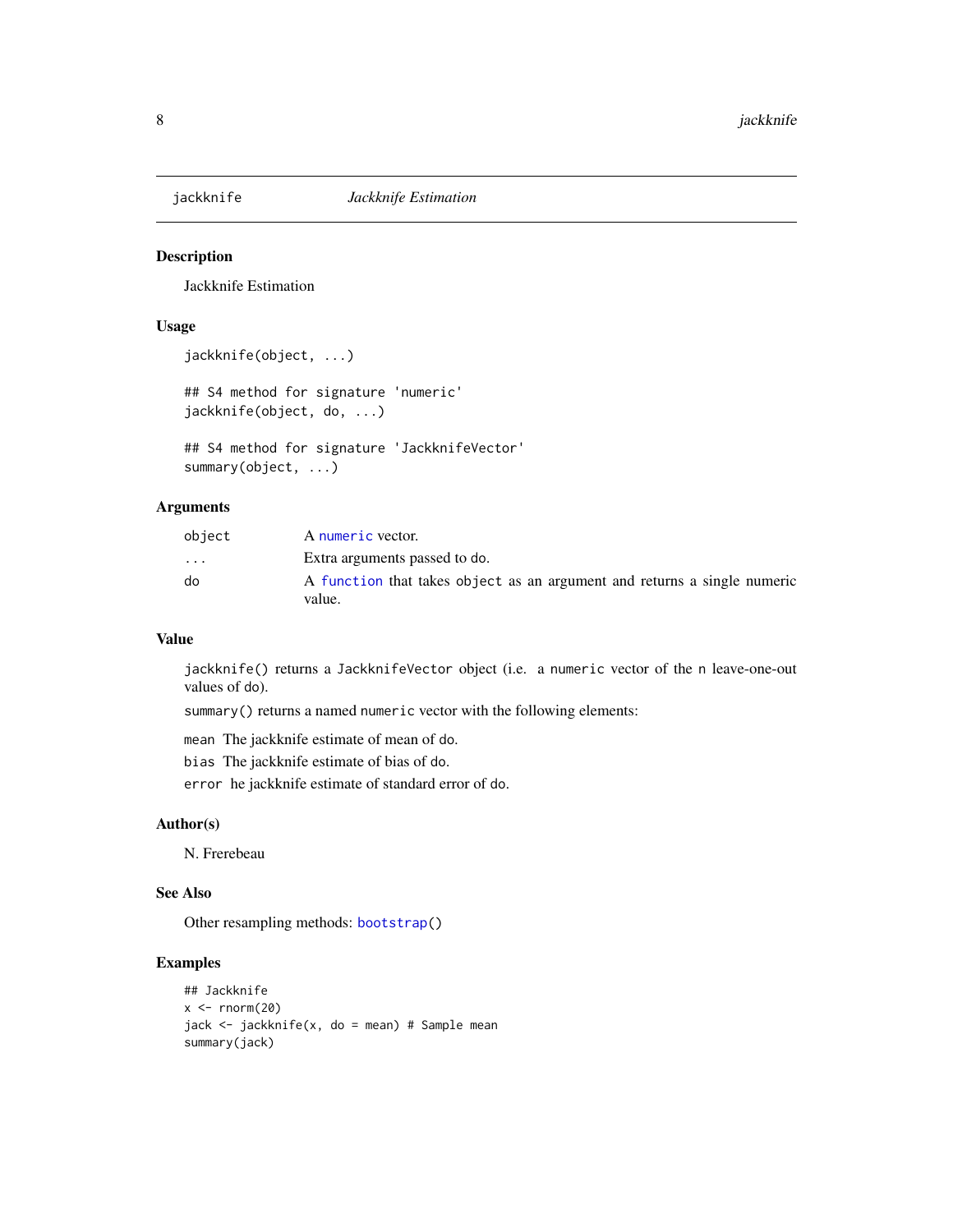<span id="page-8-1"></span><span id="page-8-0"></span>MultivariateAnalysis *Output of Multivariate Data Analysis*

## Description

A virtual S4 class to store the output of a multivariate data analysis.

## **Slots**

data A [numeric](#page-0-0) [matrix](#page-0-0).

dimension An [integer](#page-0-0) giving the dimension of the solution.

singular\_values A [numeric](#page-0-0) vector giving the singular values.

rows A [MultivariateResults](#page-9-2) object.

columns A [MultivariateResults](#page-9-2) object.

## Subset

In the code snippets below, x is a MultivariateAnalysis object.

x[[i]] Extracts information from a slot selected by subscript i. i is a length-one [character](#page-0-0) vector.

#### Author(s)

N. Frerebeau

#### See Also

Other class: [CA-class](#page-6-1), [MultivariateBootstrap](#page-8-2), [MultivariateResults](#page-9-1), [MultivariateSummary](#page-10-2), [PCA-class](#page-15-1)

<span id="page-8-2"></span>MultivariateBootstrap *Output of Bootstrap Replications*

## Description

A virtual S4 class to store the output of a bootstrap analysis.

## Slots

replications An [integer](#page-0-0) giving the number of bootstrap replications.

## Author(s)

N. Frerebeau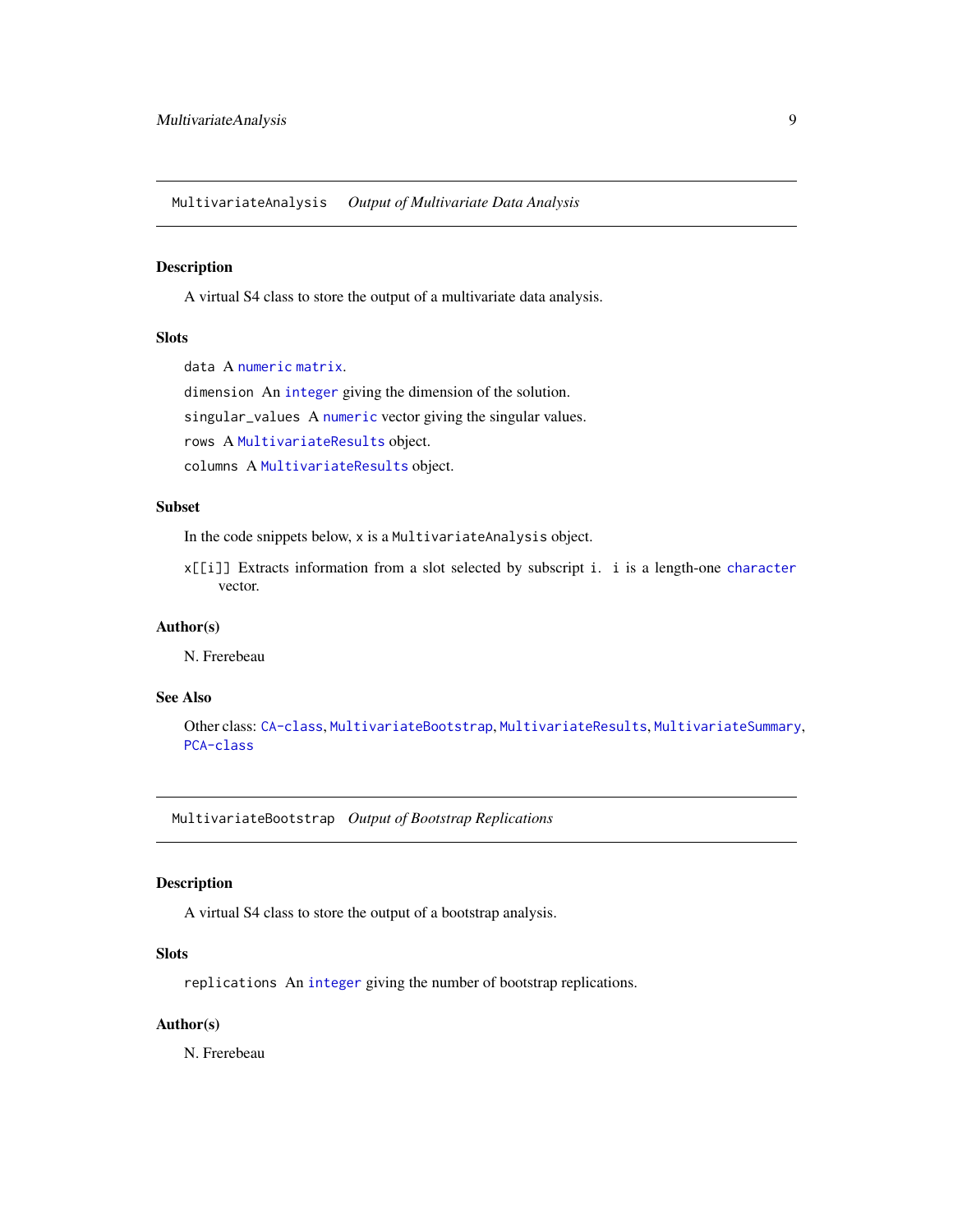## <span id="page-9-0"></span>See Also

Other class: [CA-class](#page-6-1), [MultivariateAnalysis](#page-8-1), [MultivariateResults](#page-9-1), [MultivariateSummary](#page-10-2), [PCA-class](#page-15-1)

<span id="page-9-1"></span>MultivariateResults *Multivariate Data Analysis Results*

## <span id="page-9-2"></span>Description

An S4 class to store the results of a multivariate data analysis.

#### Slots

names A [character](#page-0-0) vector specifying the row names.

principal A [numeric](#page-0-0) [matrix](#page-0-0) giving the principal coordinates.

standard A [numeric](#page-0-0) [matrix](#page-0-0) giving the standard coordinates.

contributions A [numeric](#page-0-0) [matrix](#page-0-0) giving the contributions to the definition of the dimensions.

cosine A [numeric](#page-0-0) [matrix](#page-0-0) giving the  $cos<sup>2</sup>$  values.

distances A [numeric](#page-0-0) vector giving the distances to centroid.

weights A [numeric](#page-0-0) vector giving the masses/weights.

supplement A [logical](#page-0-0) vector specifying the supplementary points.

order An [integer](#page-0-0) vector giving the original indices of the data (computation moves all supplementary points at the end of the results).

groups A [character](#page-0-0) vector specifying the class for each observation.

## Author(s)

N. Frerebeau

## See Also

Other class: [CA-class](#page-6-1), [MultivariateAnalysis](#page-8-1), [MultivariateBootstrap](#page-8-2), [MultivariateSummary](#page-10-2), [PCA-class](#page-15-1)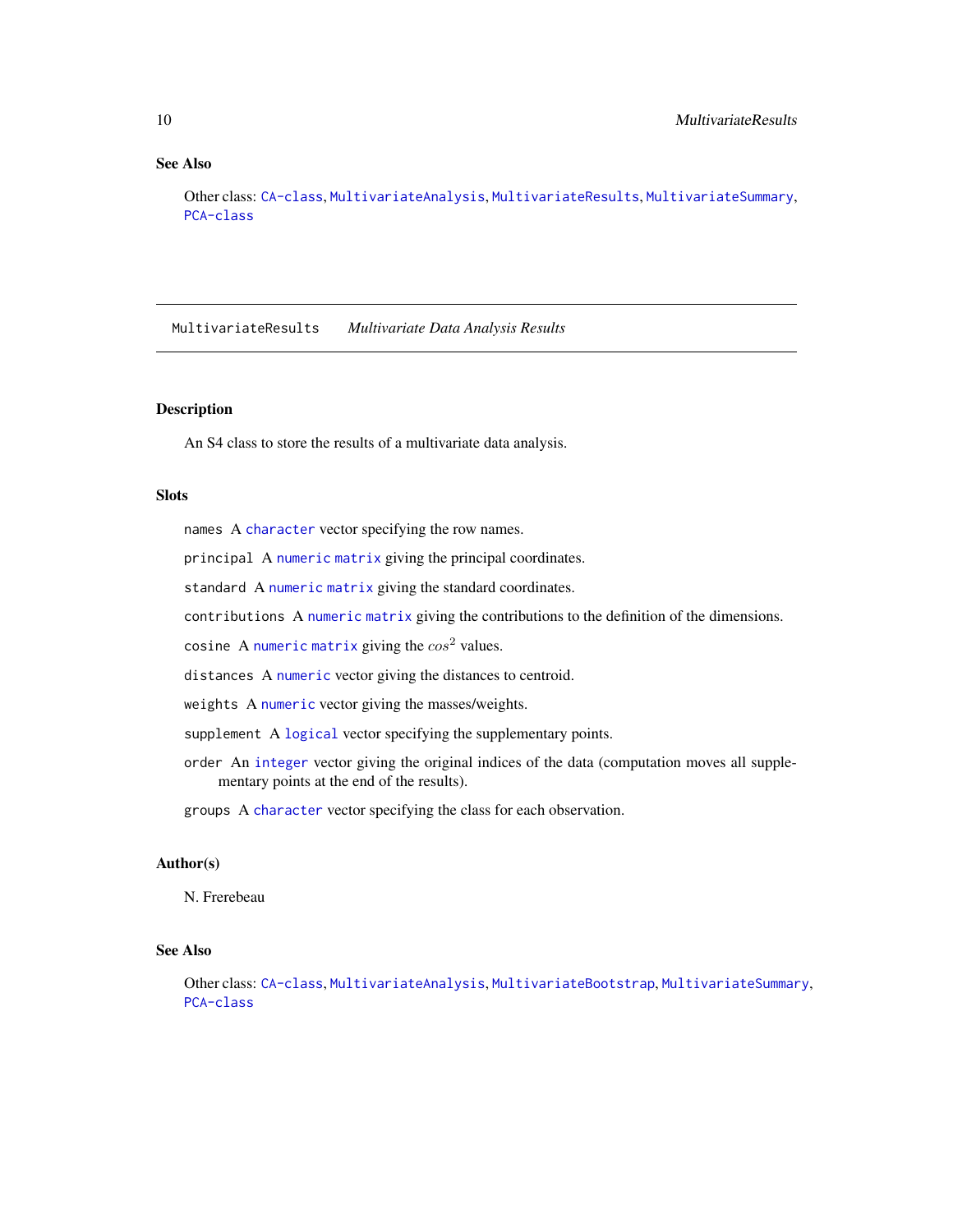<span id="page-10-2"></span><span id="page-10-0"></span>MultivariateSummary *Summary of Multivariate Data Analysis*

## Description

A virtual S4 class to store the summary of a multivariate data analysis.

## Slots

data A [numeric](#page-0-0) [matrix](#page-0-0).

eigenvalues A [numeric](#page-0-0) [matrix](#page-0-0).

results A [numeric](#page-0-0) [matrix](#page-0-0).

supplement A [logical](#page-0-0) vector specifying the supplementary points.

margin An [integer](#page-0-0).

## Author(s)

N. Frerebeau

## See Also

Other class: [CA-class](#page-6-1), [MultivariateAnalysis](#page-8-1), [MultivariateBootstrap](#page-8-2), [MultivariateResults](#page-9-1), [PCA-class](#page-15-1)

<span id="page-10-1"></span>mutator *Get Results*

## Description

Getters to retrieve parts of an object.

## Usage

```
get_coordinates(x, ...)
get_replications(x, ...)
get_contributions(x, ...)
get_correlations(x, ...)
get\_cos2(x, \ldots)get_data(x, ...)
```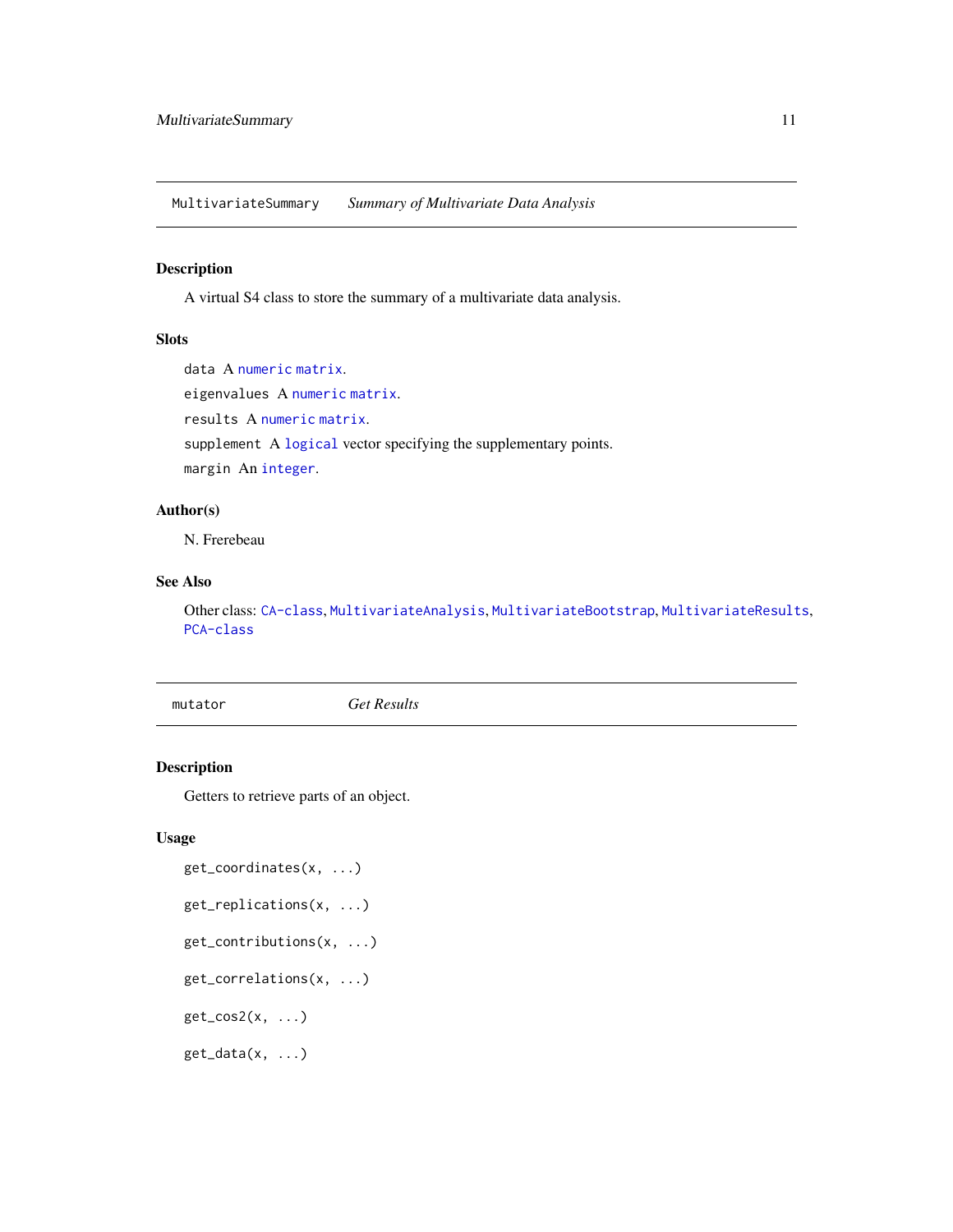#### 12 mutator mutator and the set of the set of the set of the set of the set of the set of the set of the set of the set of the set of the set of the set of the set of the set of the set of the set of the set of the set of t

```
get_distances(x, ...)
get_eigenvalues(x)
get_inertia(x, ...)
get_variance(x, ...)
## S4 method for signature 'MultivariateAnalysis'
dim(x)
## S4 method for signature 'MultivariateAnalysis'
rownames(x)
## S4 method for signature 'MultivariateAnalysis'
colnames(x)
## S4 method for signature 'MultivariateAnalysis'
dimnames(x)
## S4 method for signature 'MultivariateAnalysis'
get_contributions(x, margin = 1)
## S4 method for signature 'MultivariateAnalysis'
get\_coordinates(x, margin = 1, sup_name = "sup")## S4 method for signature 'MultivariateBootstrap'
get_replications(x, margin = 1)
## S4 method for signature 'BootstrapPCA'
get_replications(x)
## S4 method for signature 'PCA'
get_correlations(x, sup_name = ".sup")
## S4 method for signature 'MultivariateAnalysis'
get\_cos2(x, margin = 1, sup_name = "sup")## S4 method for signature 'MultivariateAnalysis'
get_data(x)
## S4 method for signature 'MultivariateAnalysis'
get_distances(x, margin = 1)
## S4 method for signature 'MultivariateAnalysis'
get_eigenvalues(x)
```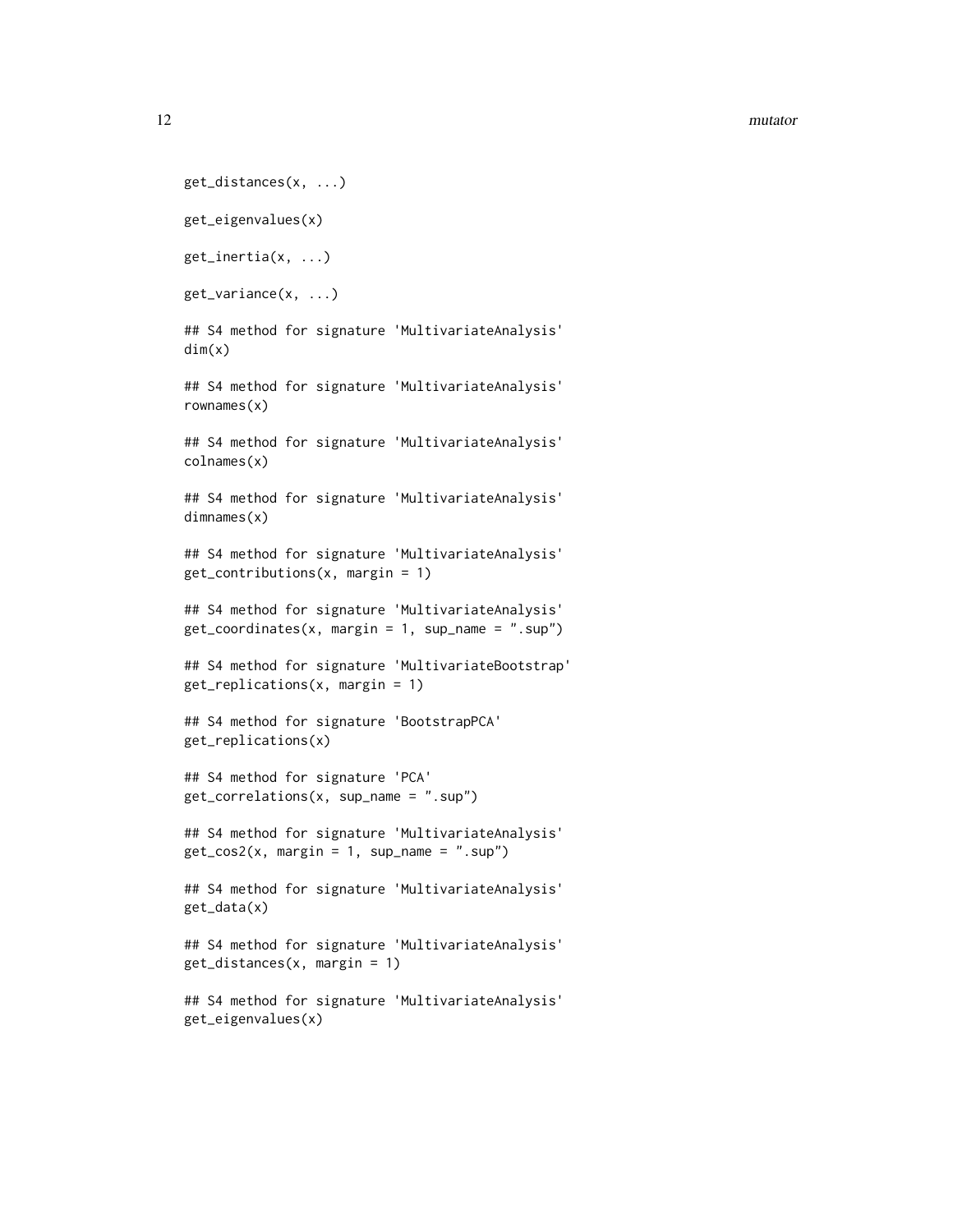#### <span id="page-12-0"></span>mutator 13

```
## S4 method for signature 'MultivariateAnalysis'
get\_inertia(x, margin = 1)## S4 method for signature 'MultivariateAnalysis'
get_variance(x, digits = 2)
## S4 method for signature 'PCA'
loadings(x)
```
## Arguments

| x         | An object from which to get element(s) (a $CA$ or $PCA$ object).                                                                                                  |
|-----------|-------------------------------------------------------------------------------------------------------------------------------------------------------------------|
| $\ddotsc$ | Currently not used.                                                                                                                                               |
| margin    | A length-one numeric vector giving the subscript which the data will be re-<br>turned: 1 indicates individuals/rows (the default), 2 indicates variables/columns. |
| sup_name  | A character string specifying the name of the column to create for supplemen-<br>tary points attribution (see below).                                             |
| digits    | An integer indicating the number of decimal places to be used.                                                                                                    |

#### Details

get\_data() returns a data.frame of original data.

get\_contributions() returns a data.frame of contributions to the definition of the principal dimensions.

get\_coordinates() returns a data.frame of coordinates. An extra column (named after sup\_name) is added specifying whether an observation is a supplementary point or not.

get\_replications() returns an array of replicated coordinates (see [bootstrap\(\)](#page-1-1)).

get\_correlations() returns a data.frame of correlations between variables and dimensions (PCA). An extra column (named after sup\_name) is added specifying whether an observation is a supplementary point or not.

get\_cos2() returns a data. frame of  $cos^2$  values (i.e. quality of the representation of the points on the factor map). An extra column (named after sup\_name) is added specifying whether an observation is a supplementary point or not.

get\_eigenvalues() returns a data.frame with the following columns: eigenvalues, variance (percentage of variance) and cumulative (cumulative percentage of variance).

get\_variance() returns a numeric vector giving the percentage of explained variance of each dimension.

loadings() returns variable loadings (i.e. the coefficients of the linear combination of the original variables). loadings() is only implemented for consistency with [stats][stats::loadings].

#### Value

get\_\*() returns a [numeric](#page-0-0) vector or a [data.frame](#page-0-0).

loadings() returns of a [matrix](#page-0-0) of class [stats::loadings.](#page-0-0)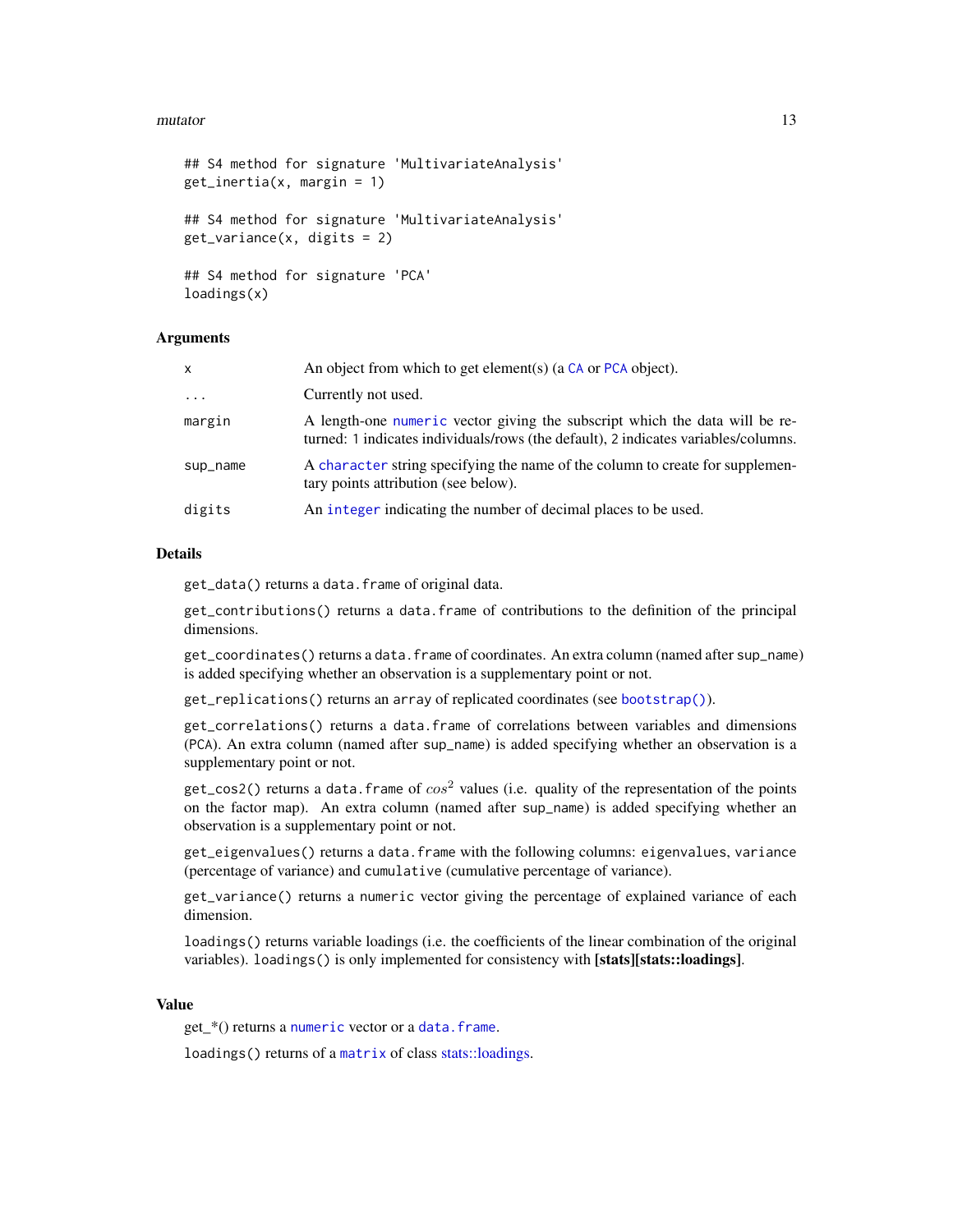## <span id="page-13-0"></span>Author(s)

N. Frerebeau

## See Also

Other mutator: [subset\(](#page-22-1))

## <span id="page-13-1"></span>pca *Principal Components Analysis*

## Description

Computes a principal components analysis based on the singular value decomposition.

## Usage

```
pca(object, ...)
## S4 method for signature 'data.frame'
pca(
 object,
 center = TRUE,
  scale = TRUE,
  rank = NULL,
  sup_row = NULL,
  sup\_col = NULL,weight_row = NULL,
 weight_col = NULL
)
## S4 method for signature 'matrix'
pca(
 object,
  center = TRUE,
  scale = TRUE,
  rank = NULL,sup_row = NULL,
  sup\_col = NULL,weight_row = NULL,
 weight_col = NULL
)
```
#### Arguments

| object   | A $m \times p$ numeric matrix or a data. frame. |
|----------|-------------------------------------------------|
| $\cdots$ | Currently not used.                             |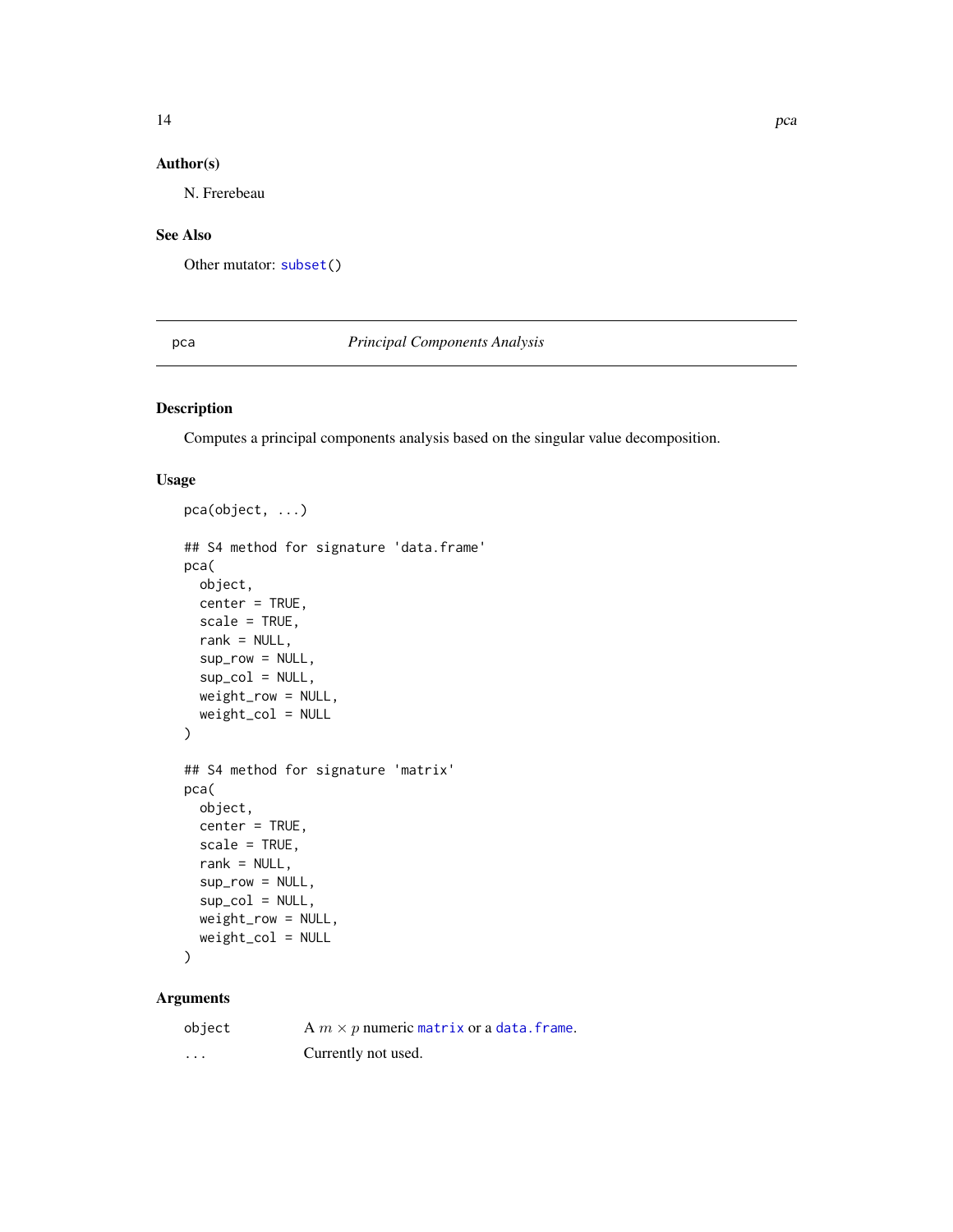<span id="page-14-0"></span>

| center     | A logical scalar: should the variables be shifted to be zero centered?                                                                               |
|------------|------------------------------------------------------------------------------------------------------------------------------------------------------|
| scale      | A logical scalar: should the variables be scaled to unit variance?                                                                                   |
| rank       | An integer value specifying the maximal number of components to be kept in<br>the results. If NULL (the default), $p-1$ components will be returned. |
| sup_row    | A numeric or logical vector specifying the indices of the supplementary rows<br>(individuals).                                                       |
| sup_col    | A numeric or logical vector specifying the indices of the supplementary columns<br>(variables).                                                      |
| weight_row | A numeric vector specifying the active row (individual) weights. If NULL (the<br>default), no weights are used.                                      |
| weight_col | A numeric vector specifying the active column (variable) weights. If NULL (the<br>default), no weights are used.                                     |

## Value

A [PCA](#page-15-1) object.

#### Author(s)

N. Frerebeau

#### References

Lebart, L., Piron, M. and Morineau, A. *Statistique exploratoire multidimensionnelle: visualisation et inférence en fouille de données*. Paris: Dunod, 2006.

#### See Also

[get\\_\\*\(\)](#page-10-1), [stats::predict\(\)](#page-0-0), [svd\(\)](#page-0-0) Other multivariate analysis: [ca\(](#page-4-1)), [predict\(](#page-21-1))

## Examples

```
## Load data
data("compiegne", package = "folio")
## Compute principal components analysis
X \leftarrow \text{pca}(\text{compigene}, \text{scale} = \text{TRUE}, \text{sup\_col} = 7:10)## Get row coordinates
get_coordinates(X, margin = 1)
## Get column coordinates
get_coordinates(X, margin = 2)
## Get row contributions
get_contributions(X, margin = 1)
```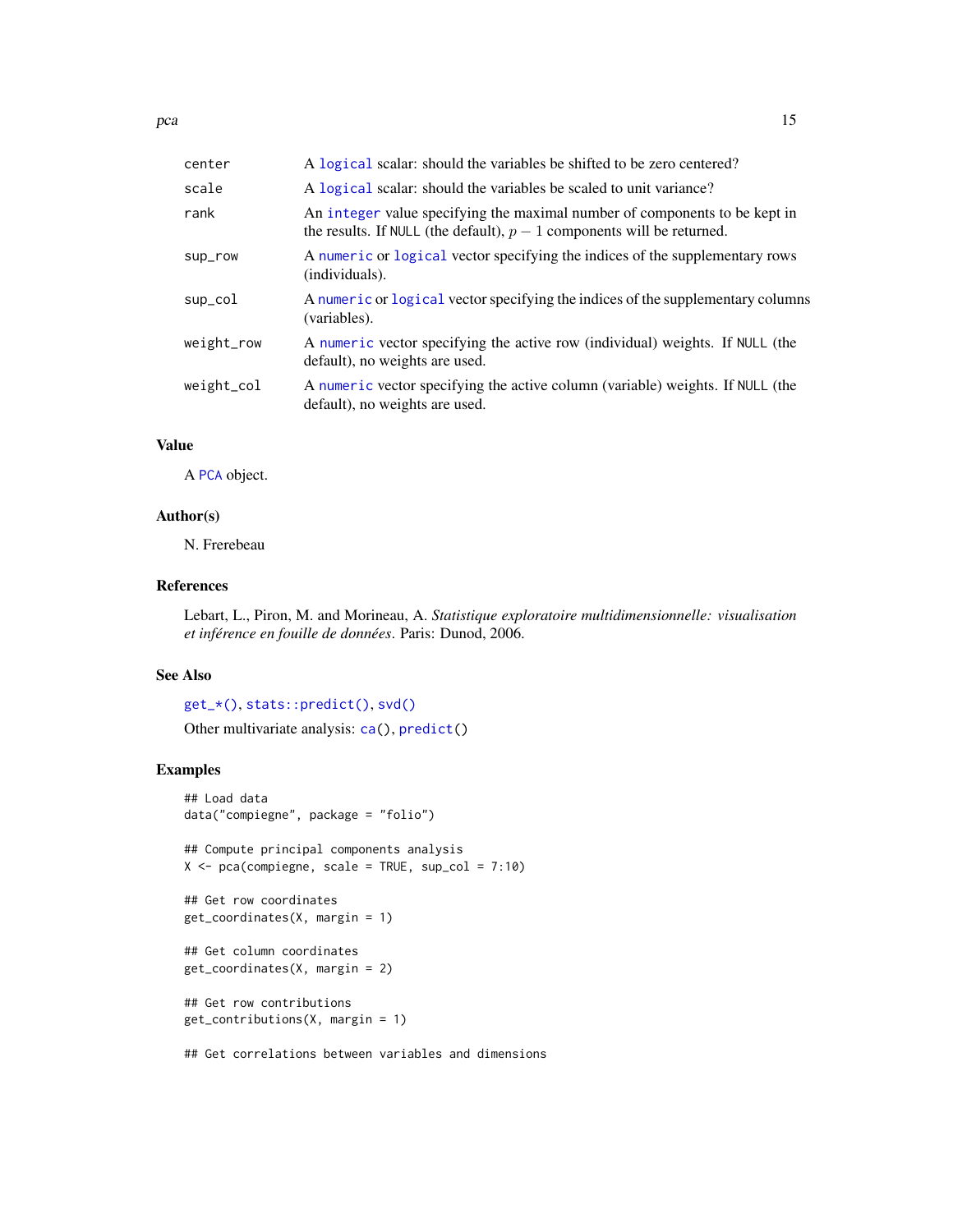```
get_correlations(X)
```
## Get eigenvalues get\_eigenvalues(X)

<span id="page-15-1"></span>PCA-class *PCA Results*

## <span id="page-15-2"></span>Description

An S4 class to store the results of a principal components analysis.

#### **Slots**

center A [numeric](#page-0-0) vector giving the column mean of the initial dataset (active individuals only).

scale A [numeric](#page-0-0) vector giving the column standard deviations of the initial dataset (active individuals only).

#### Author(s)

N. Frerebeau

## See Also

Other class: [CA-class](#page-6-1), [MultivariateAnalysis](#page-8-1), [MultivariateBootstrap](#page-8-2), [MultivariateResults](#page-9-1), [MultivariateSummary](#page-10-2)

#### Examples

```
## Load data
data("compiegne", package = "folio")
## Compute principal components analysis
X \leq pca(compiegne, scale = TRUE, sup_col = 7:10)
## Get row coordinates
get_coordinates(X, margin = 1)
## Get column coordinates
get_coordinates(X, margin = 2)
## Get row contributions
get_contributions(X, margin = 1)
## Get correlations between variables and dimensions
get_correlations(X)
## Get eigenvalues
get_eigenvalues(X)
```
<span id="page-15-0"></span>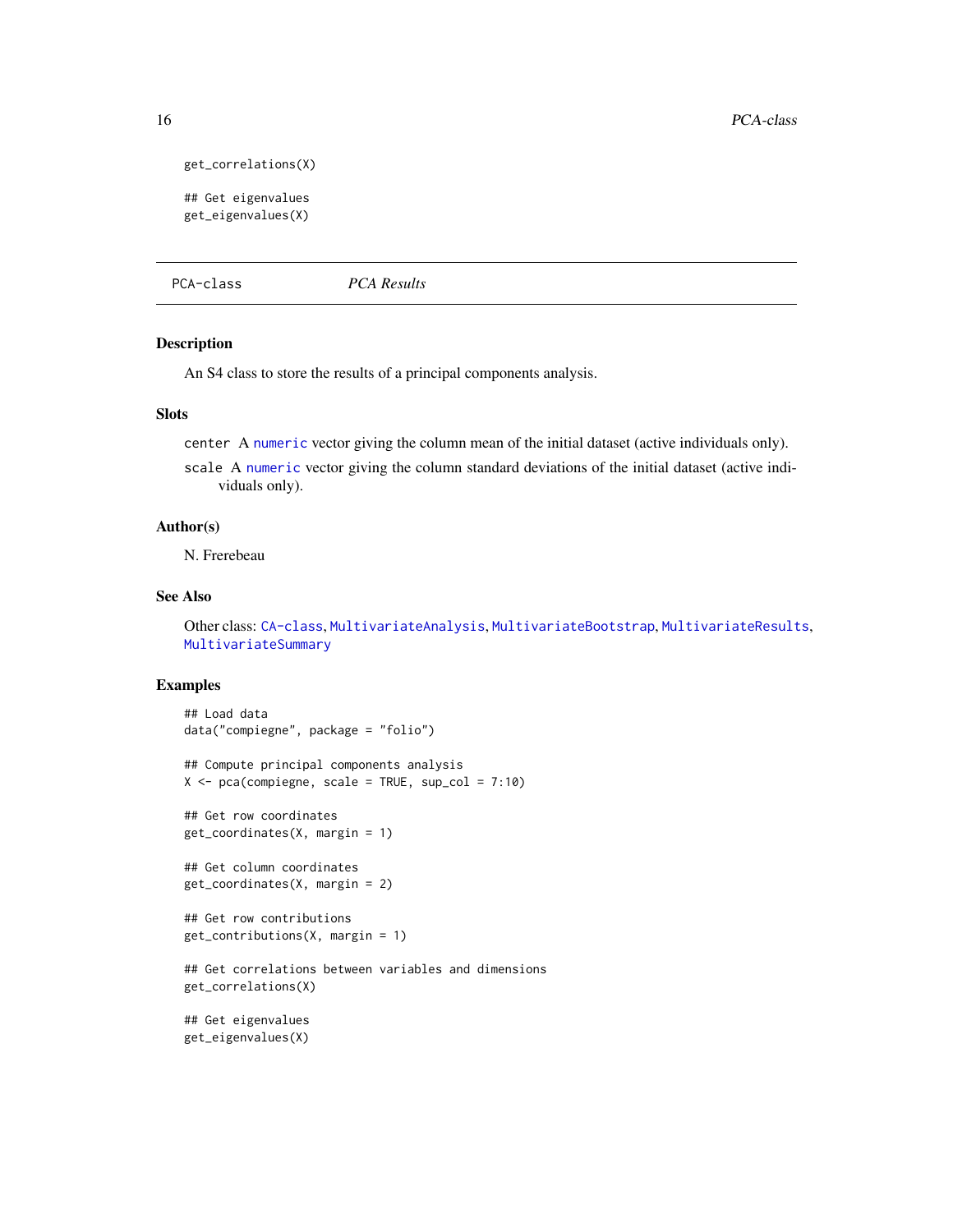## <span id="page-16-1"></span><span id="page-16-0"></span>Description

Plots contributions histogram and  $cos<sup>2</sup>$  scatterplot.

## Usage

```
plot_contributions(object, ...)
plot_cos2(object, ...)
## S4 method for signature 'MultivariateAnalysis'
plot_contributions(
 object,
 margin = 2,
 axes = 1,
 sort = TRUE,decreasing = TRUE,
 limit = 10,fill = "grey30",
 border = "grey10"
)
## S4 method for signature 'MultivariateAnalysis'
plot_cos2(
 object,
 margin = 2,
 axes = c(1, 2),active = TRUE,sup = TRUE,sort = TRUE,decreasing = TRUE,
 limit = 10,fill = "grey30",border = "grey10"
)
```
#### Arguments

| object   | A CA or PCA object.                                                                                                                                               |
|----------|-------------------------------------------------------------------------------------------------------------------------------------------------------------------|
| $\cdots$ | Currently not used.                                                                                                                                               |
| margin   | A length-one numeric vector giving the subscript which the data will be re-<br>turned: 1 indicates individuals/rows (the default), 2 indicates variables/columns. |
| axes     | A length-one numeric vector giving the dimensions to be plotted.                                                                                                  |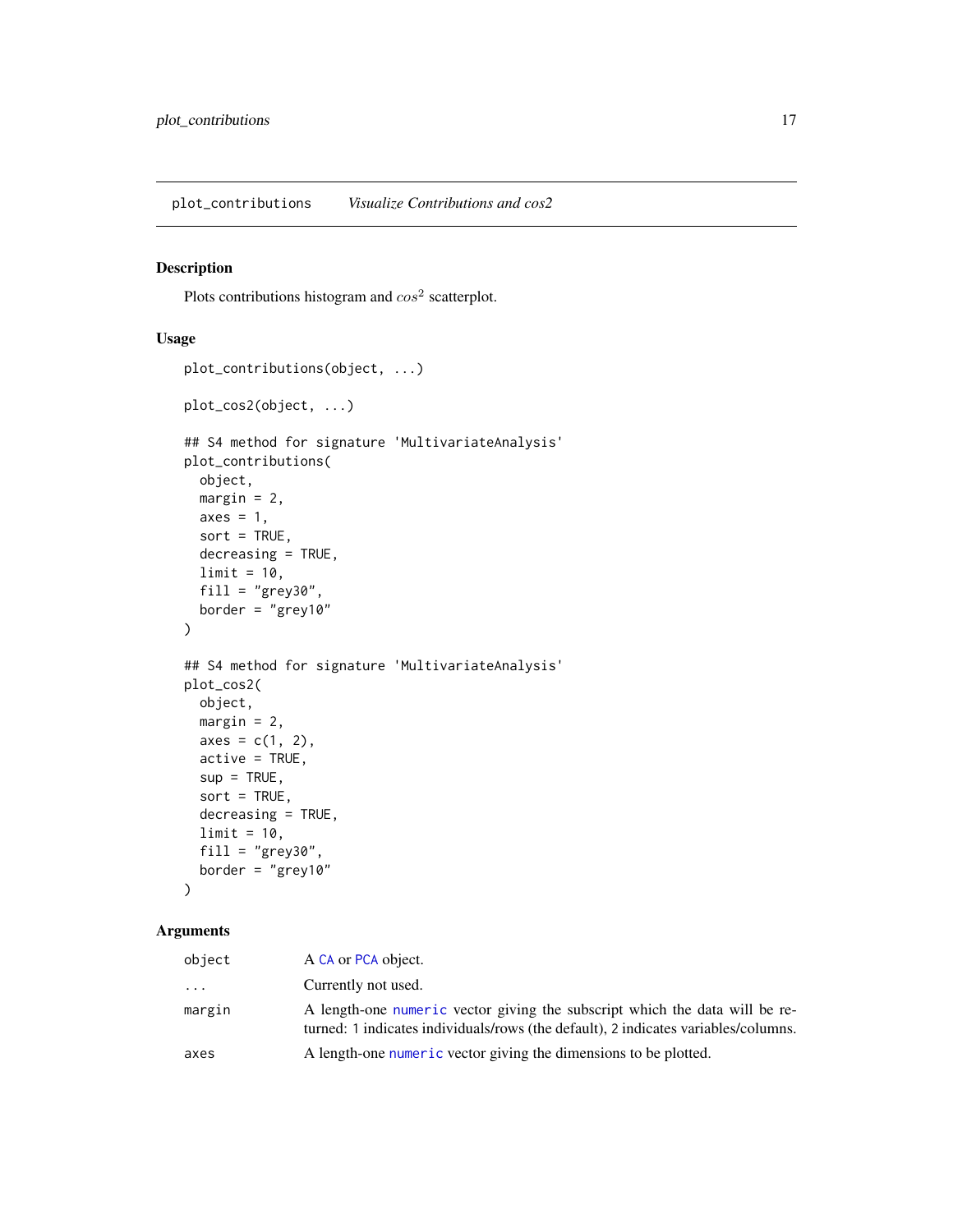<span id="page-17-0"></span>

| sort         | A logical scalar: should the data be sorted?                                         |
|--------------|--------------------------------------------------------------------------------------|
| decreasing   | A logical scalar: should the sort order be decreasing? Only used if sort is<br>TRUE. |
| limit        | An integer specifying the number of top elements to be displayed.                    |
| fill, border | A character string specifying the bars infilling and border colors.                  |
| active       | A logical scalar: should the active observations be plotted?                         |
| sup          | A logical scalar: should the supplementary observations be plotted?                  |
|              |                                                                                      |

## Author(s)

N. Frerebeau

#### See Also

[ggplot2::ggplot\(\)](#page-0-0)

Other plot: [plot\\_coordinates](#page-17-1), [plot\\_eigenvalues](#page-20-1)

## Examples

## Load data data("zuni", package = "folio")

## Compute correspondence analysis  $X \leftarrow ca(zuni)$ 

## Plot observations plot(X)

## Screeplot plot\_variance(X)

<span id="page-17-1"></span>plot\_coordinates *Visualize Factor Map*

## Description

Plots factor map.

#### Usage

```
plot_rows(object, ...)
plot_columns(object, ...)
## S4 method for signature 'MultivariateAnalysis'
plot_rows(
 object,
```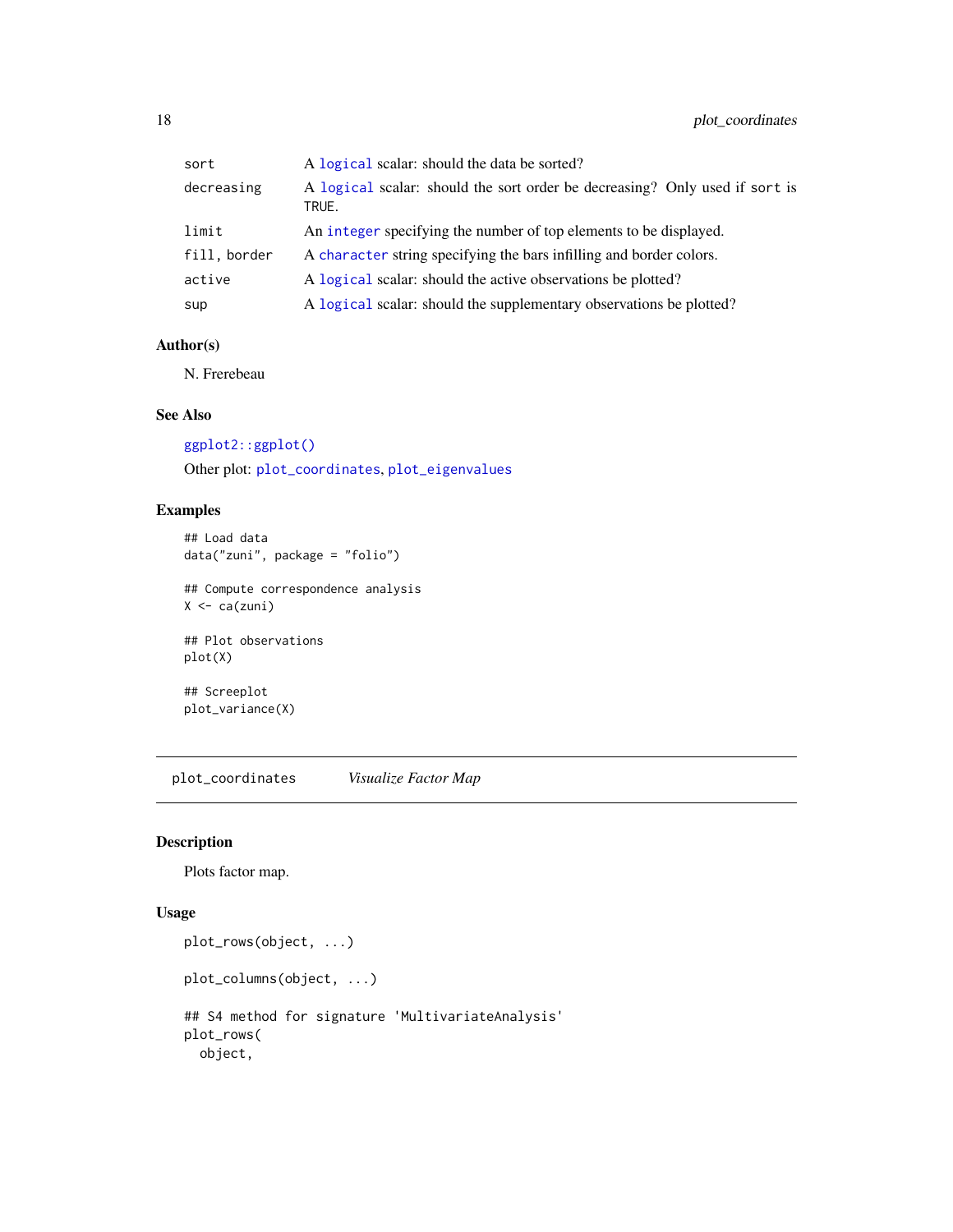```
axes = c(1, 2),active = TRUE,sup = TRUE,highlight = NULL,
 group = NULL
)
## S4 method for signature 'CA,missing'
plot(
  x,
 margin = c(1, 2),
 axes = c(1, 2),active = TRUE,sup = TRUE,highlight = NULL,
  group = NULL
\mathcal{L}## S4 method for signature 'CA'
plot_columns(
 object,
  axes = c(1, 2),active = TRUE,sup = TRUE,highlight = NULL,
  group = NULL
)
## S4 method for signature 'PCA,missing'
plot(
 x,
 margin = 1,
  axes = c(1, 2),active = TRUE,sup = TRUE,highlight = NULL,
 group = NULL
\mathcal{L}## S4 method for signature 'PCA'
plot_columns(
 object,
  axes = c(1, 2),active = TRUE,sup = TRUE,highlight = NULL,
  group = NULL
\mathcal{L}
```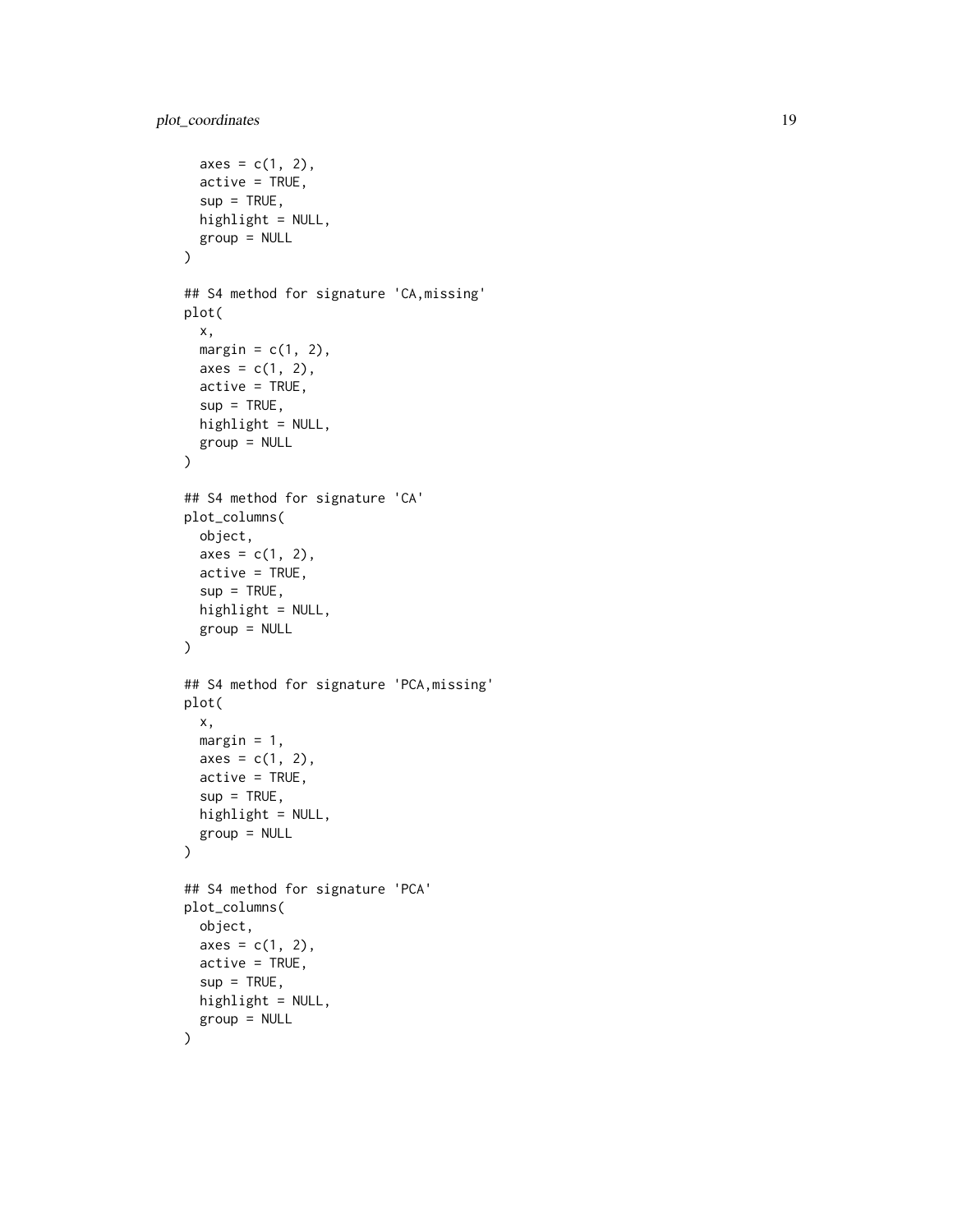```
## S4 method for signature 'BootstrapPCA'
plot_columns(
 object,
  axes = c(1, 2),active = TRUE,sup = TRUE,highlight = NULL,
 group = NULL
)
```
#### Arguments

| object, x  | A CA or PCA object.                                                                                                                                                                                             |
|------------|-----------------------------------------------------------------------------------------------------------------------------------------------------------------------------------------------------------------|
| $\ddots$ . | Currently not used.                                                                                                                                                                                             |
| axes       | A length-two numeric vector giving the dimensions to be plotted.                                                                                                                                                |
| active     | A logical scalar: should the active observations be plotted?                                                                                                                                                    |
| sup        | A logical scalar: should the supplementary observations be plotted?                                                                                                                                             |
| highlight  | A character string giving XXX. It must be one of "coordinates", "contributions"<br>or "cos2". Any unambiguous substring can be given. If NULL (the default), no<br>highlighting is applied.                     |
| group      | A vector of categories specifying the categorical variable from which to color<br>the individuals (only used if highlight is NULL; see below).                                                                  |
| margin     | A length-one numeric vector giving the subscript which the data will be re-<br>turned: 1 indicates individuals/rows (the default), 2 indicates variables/columns,<br>$c(1, 2)$ indicates rows and columns (CA). |

#### Aesthetic

Point shapes and line types are set whether an observation is a row/individual or a column/variable and is active or supplementary.

Colors are set according to highlight and group:

- If highlight is not NULL, the color gradient will vary according to the value of the selected parameter.
- If group is a numeric vector, the color gradient and size will vary by the value of group.
- If group is not a numeric vector, the colors will be mapped to the levels of group.
- If both are NULL (the default), then the same rule as for shapes is used.

## Author(s)

N. Frerebeau

## See Also

```
ggplot2::ggplot()
Other plot: plot_contributions(), plot_eigenvalues
```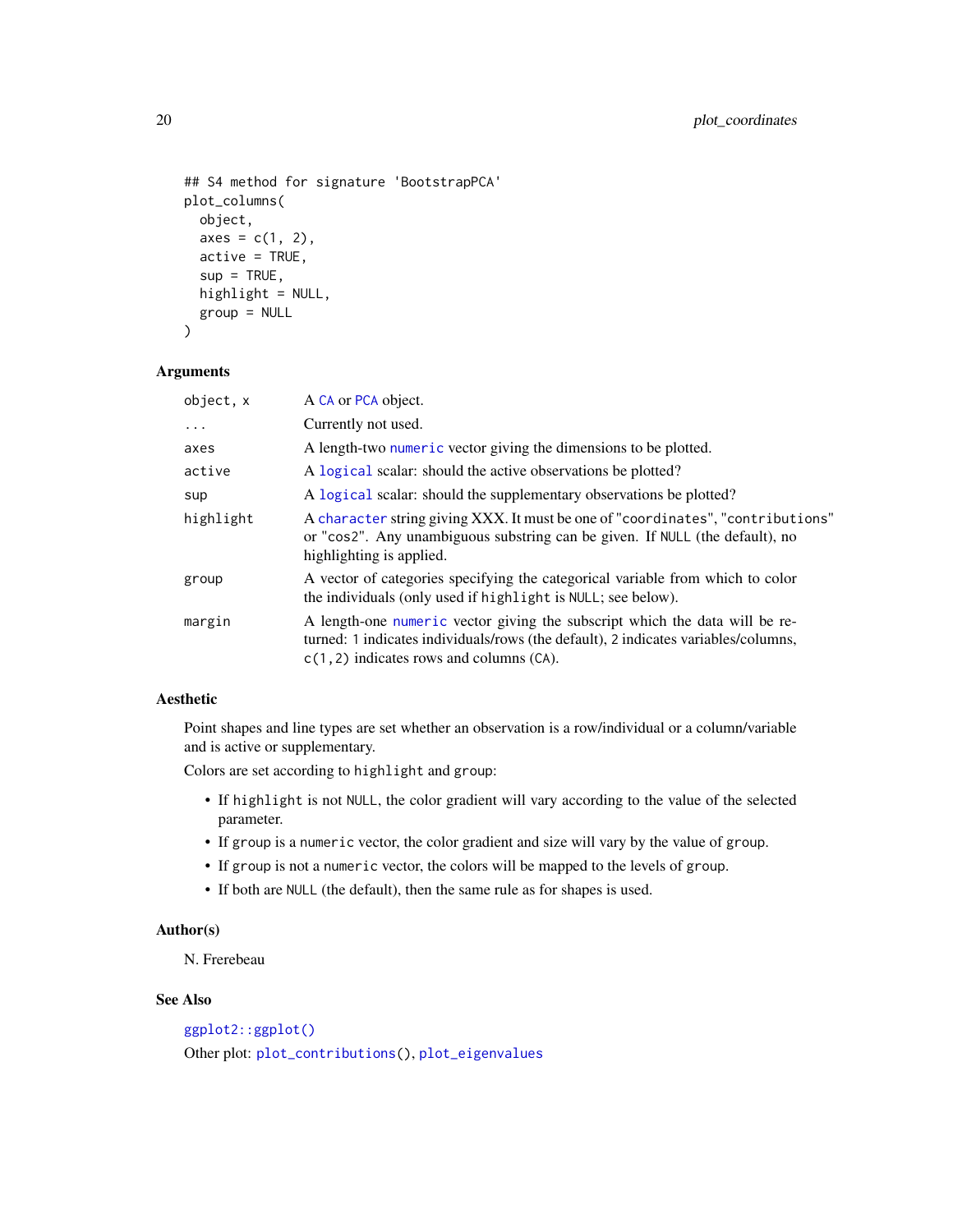## <span id="page-20-0"></span>plot\_eigenvalues 21

## Examples

```
## Load data
data("zuni", package = "folio")
## Compute correspondence analysis
X \leftarrow ca(zuni)## Plot observations
plot(X)
## Screeplot
plot_variance(X)
```
<span id="page-20-1"></span>plot\_eigenvalues *Visualize Eigenvalues*

## Description

Plot eigenvalues or variances histogram.

## Usage

```
plot_variance(object, ...)
```

```
## S4 method for signature 'MultivariateAnalysis'
plot_variance(
 object,
 variance = TRUE,
 cumulative = TRUE,
  fill = "grey30",border = "grey10",
  color = "red"
)
```
## Arguments

| object       | A CA or PCA object.                                                                            |
|--------------|------------------------------------------------------------------------------------------------|
| $\cdot$      | Currently not used.                                                                            |
| variance     | A logical scalar: should the percentages of variance be plotted instead of the<br>eigenvalues? |
| cumulative   | A logical scalar: should the cumulative percentages of variance be plotted?                    |
| fill, border | A character string specifying the bars infilling and border colors.                            |
| color        | A character string specifying the line color.                                                  |

## Author(s)

N. Frerebeau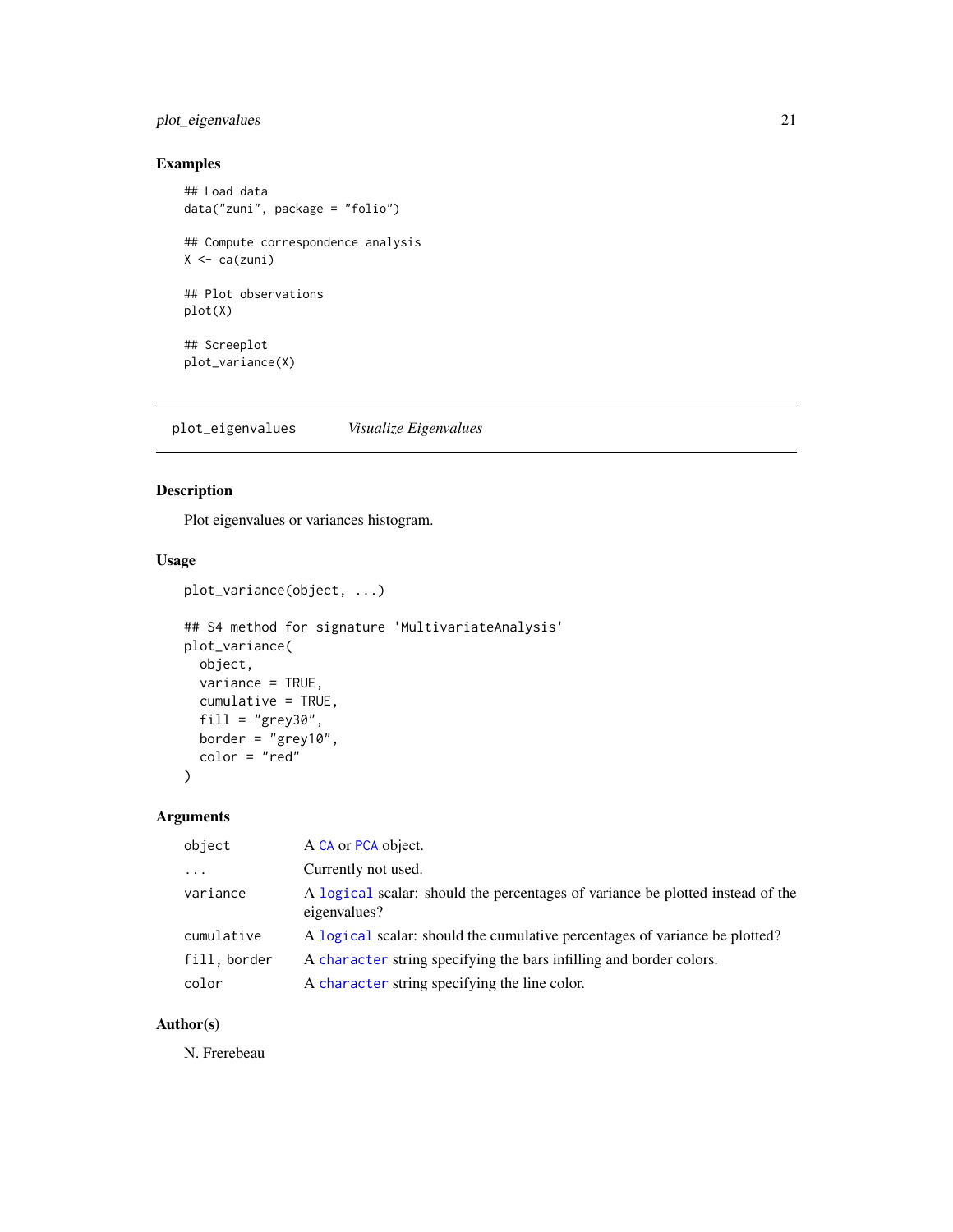#### 22 predict the set of the set of the set of the set of the set of the set of the set of the set of the set of the set of the set of the set of the set of the set of the set of the set of the set of the set of the set of th

## See Also

[ggplot2::ggplot\(\)](#page-0-0) Other plot: [plot\\_contributions\(](#page-16-1)), [plot\\_coordinates](#page-17-1)

## Examples

## Load data data("zuni", package = "folio") ## Compute correspondence analysis  $X \leftarrow ca(zuni)$ ## Plot observations plot(X) ## Screeplot plot\_variance(X)

## <span id="page-21-1"></span>predict *Predict New Coordinates*

#### Description

Predict the projection of new individuals/rows or variables/columns.

## Usage

```
## S4 method for signature 'CA'
predict(object, newdata, margin = 1)
```
## S4 method for signature 'PCA' predict(object, newdata, margin = 1)

## Arguments

| object  | A CA or PCA object.                                                                                                                                                |
|---------|--------------------------------------------------------------------------------------------------------------------------------------------------------------------|
| newdata | An object of supplementary points coercible to a matrix for which to compute<br>principal coordinates.                                                             |
| margin  | A length-one numeric vector giving the subscript which the data will be pre-<br>dicted: 1 indicates individuals/rows (the default), 2 indicates variables/columns. |

## Value

A [data.frame](#page-0-0) of coordinates.

## Author(s)

N. Frerebeau

<span id="page-21-0"></span>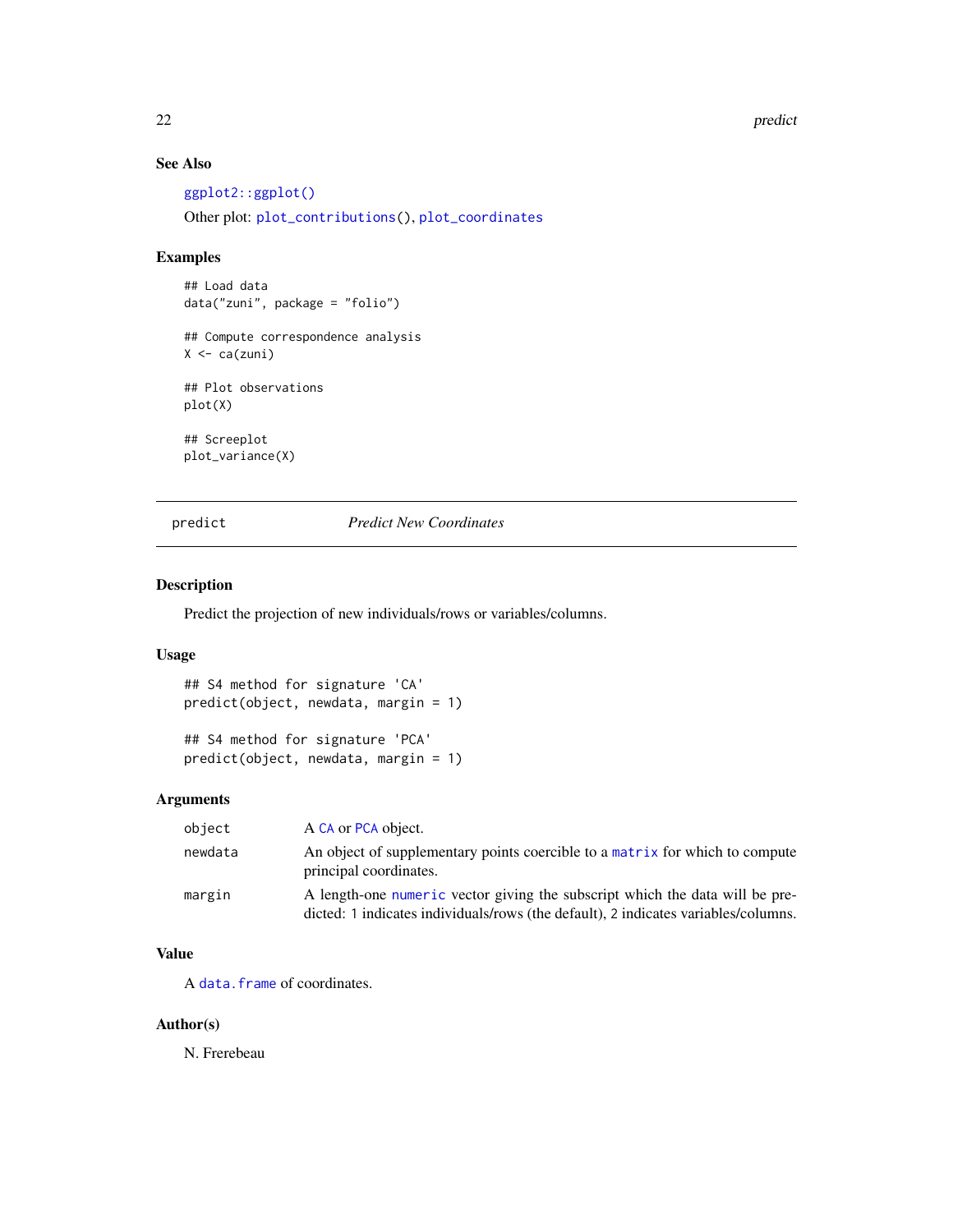#### <span id="page-22-0"></span>subset 23

## See Also

Other multivariate analysis: [ca\(](#page-4-1)), [pca\(](#page-13-1))

#### Examples

```
## Create a matrix
A \le matrix(data = sample(1:10, 100, TRUE), nrow = 10, ncol = 10)
## Compute correspondence analysis
X \leq -ca(A, \text{ sup\_row} = 8:10, \text{ sup\_col} = 7:10)## Predict new row coordinates
Y \le matrix(data = sample(1:10, 120, TRUE), nrow = 20, ncol = 6)
predict(X, Y, margin = 1)
## Predict new column coordinates
Z \le matrix(data = sample(1:10, 140, TRUE), nrow = 7, ncol = 20)
predict(X, Z, margin = 2)
```
<span id="page-22-1"></span>subset *Extract Parts of an Object*

#### Description

Operators acting on objects to extract parts.

#### Usage

```
## S4 method for signature 'CA,ANY,missing'
x[[i]]
```

```
## S4 method for signature 'PCA,ANY,missing'
x[[i]]
```
#### Arguments

| X | An object from which to extract element(s) or in which to replace element(s).                               |
|---|-------------------------------------------------------------------------------------------------------------|
|   | A character string specifying elements to extract. Any unambiguous substring<br>can be given (see details). |

## Details

If i is "data", returns a list with the following elements:

data A [numeric](#page-0-0) matrix of raw data.

mean A [numeric](#page-0-0) vector giving the variables means (PCA).

sd A [numeric](#page-0-0) vector giving the variables standard deviations (PCA).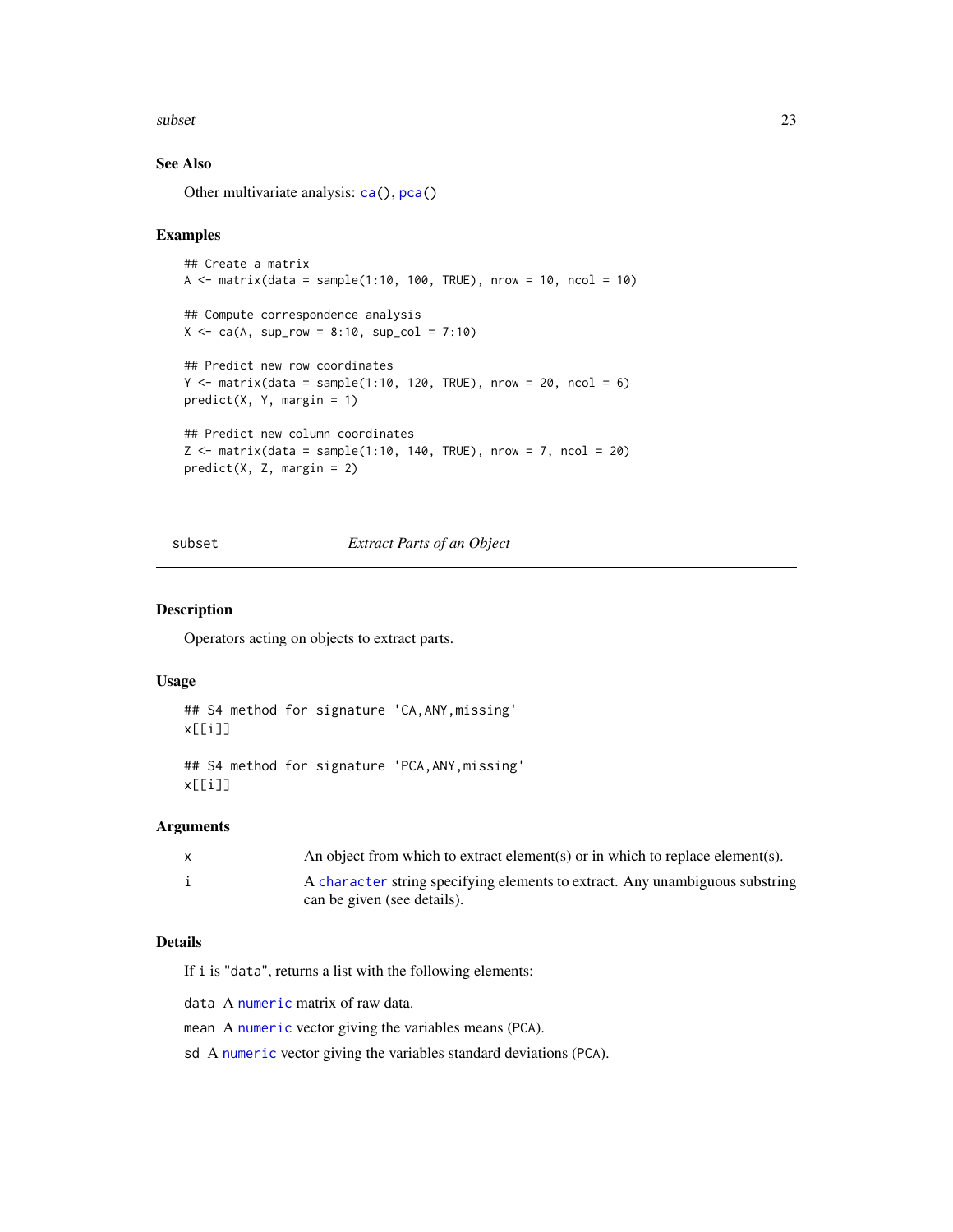<span id="page-23-0"></span>If i is "rows", returns a list with the following elements:

#### coord A [numeric](#page-0-0) matrix of rows/individuals coordinates.

cos2 A [numeric](#page-0-0) matrix of rows/individuals squared cosine.

masses A [numeric](#page-0-0) vector giving the rows masses/individual weights.

sup A [logical](#page-0-0) vector specifying whether a point is a supplementary observation or not.

If i is "columns", returns a list with the following elements:

coord A [numeric](#page-0-0) matrix of columns/variables coordinates.

cor A [numeric](#page-0-0) matrix of correlation between variables and the dimensions (PCA).

cos2 A [numeric](#page-0-0) matrix of columns/variables squared cosine.

masses A [numeric](#page-0-0) vector giving the columns masses/variable weights.

sup A [logical](#page-0-0) vector specifying whether a point is a supplementary observation or not.

If i is "eigenvalues", returns a [numeric](#page-0-0) vector of eigenvalues.

## Value

A [list](#page-0-0).

#### Author(s)

N. Frerebeau

#### See Also

Other mutator: [mutator](#page-10-1)

## Examples

```
## Load data
data("mississippi", package = "folio")
## Compute principal components analysis
X \leq pca(mississippi, scale = TRUE, sup_row = 8:10, sup_col = 7:10)
## Get results for the individuals
X[["individuals"]]
## Compute correspondence analysis
Y \leq -ca(mississippi, sup_{row} = 8:10, sup_{col} = 7:10)## Get results for the rows
Y[["rows"]]
```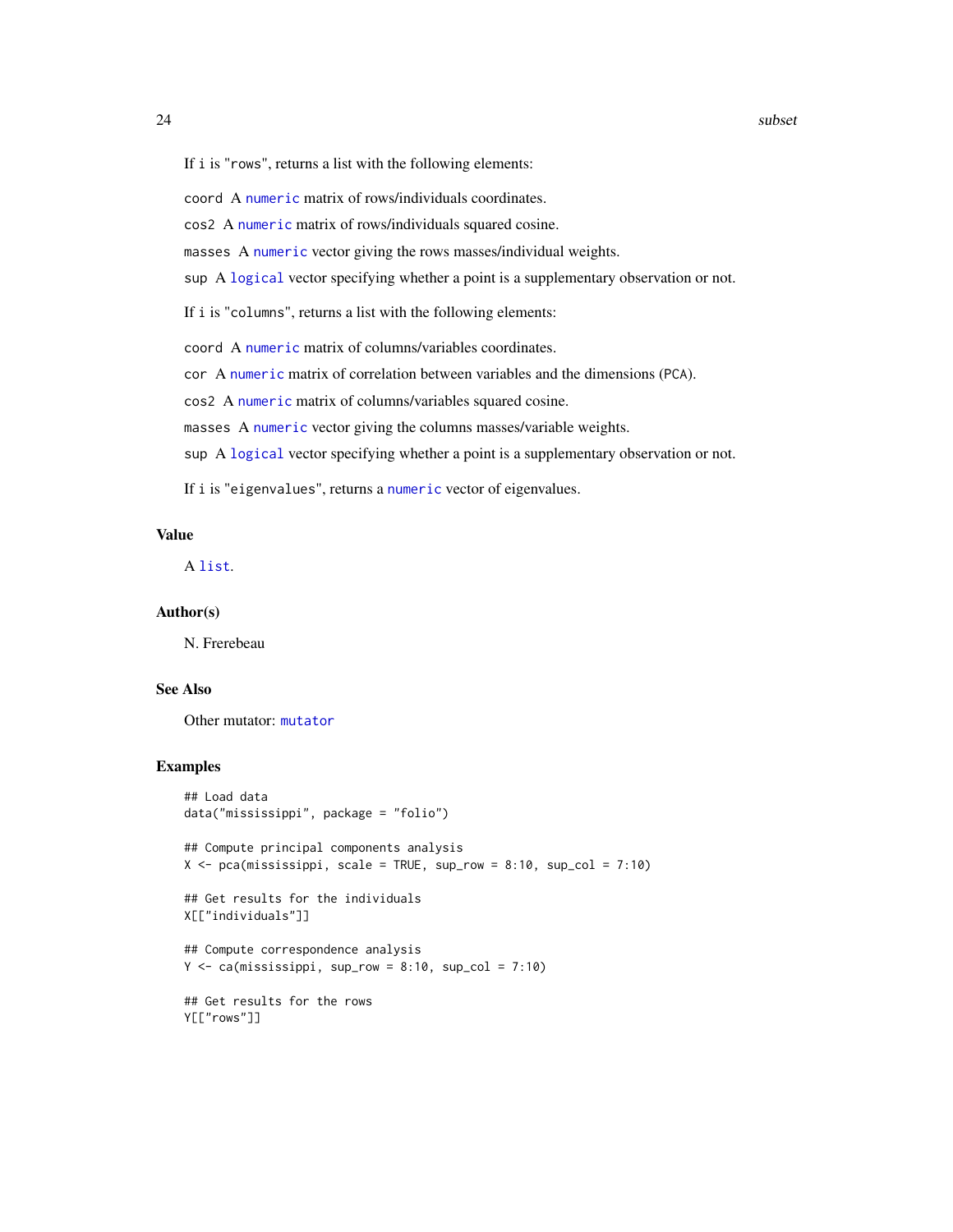<span id="page-24-0"></span>

## Description

Provides a summary of the results of a multivariate data analysis.

## Usage

```
## S4 method for signature 'CA'
summary(object, margin = 1, active = TRUE, sup = TRUE, rank = 3)
## S4 method for signature 'PCA'
summary(object, margin = 1, active = TRUE, sup = TRUE, rank = 3)
```
## Arguments

| object | A CA or PCA object.                                                                                                                                                 |
|--------|---------------------------------------------------------------------------------------------------------------------------------------------------------------------|
| margin | A length-one numeric vector giving the subscript which the data will be summa-<br>rized: 1 indicates individuals/rows (the default), 2 indicates variables/columns. |
| active | A logical scalar: should the active observations be summarized?                                                                                                     |
| sup    | A logical scalar: should the supplementary observations be summarized?                                                                                              |
| rank   | An integer value specifying the maximal number of components to be kept in<br>the results.                                                                          |

#### Author(s)

N. Frerebeau

#### Examples

```
## Load data
data("zuni", package = "folio")
## Compute correspondence analysis
X \leq -ca(zuni, rank = 5, sup_{row} = 1:50)## Rows summary
summary(X, margin = 1)
## Columns summary
summary(X, margin = 2)
```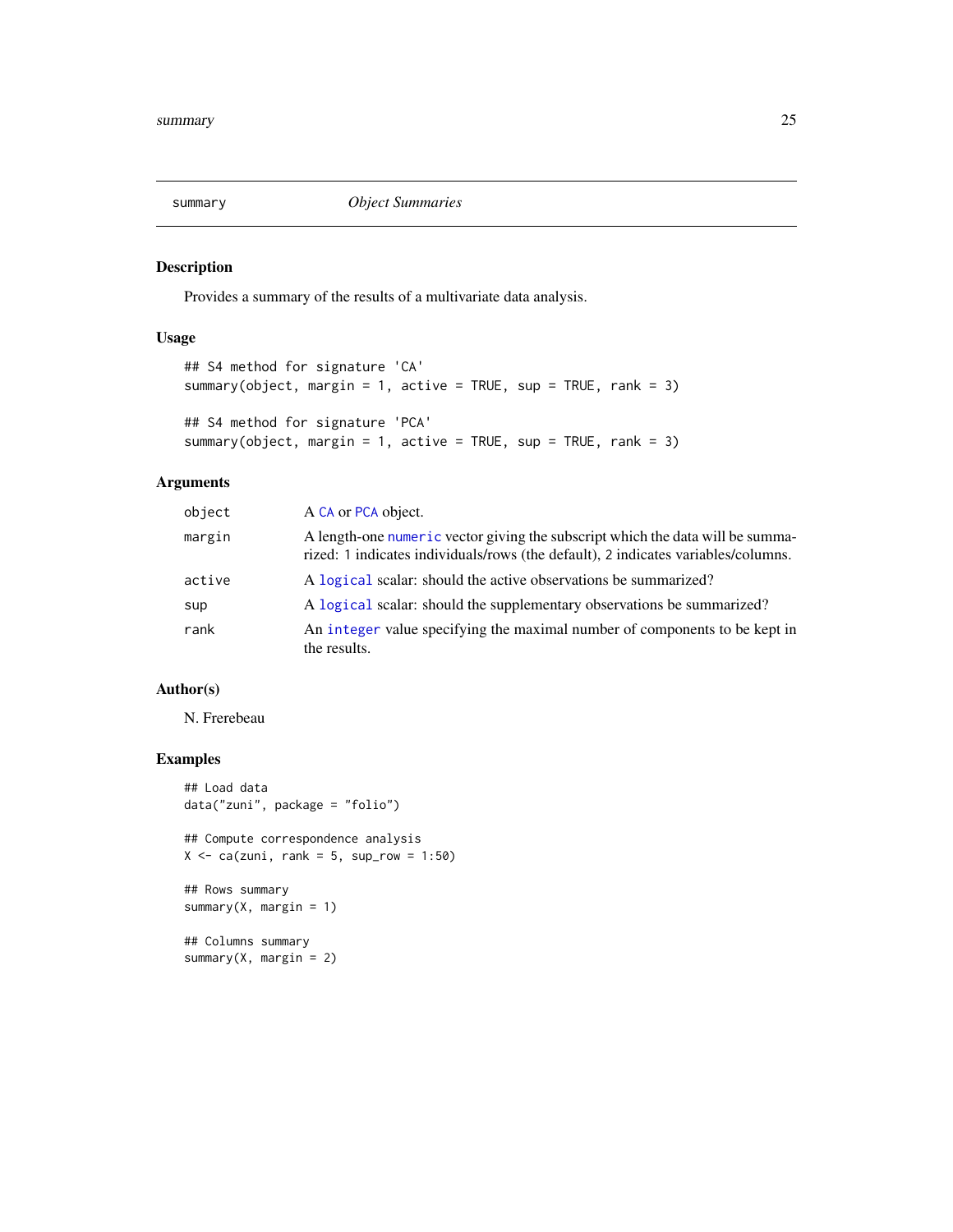# <span id="page-25-0"></span>**Index**

∗ class CA-class, [7](#page-6-0) MultivariateAnalysis, [9](#page-8-0) MultivariateBootstrap, [9](#page-8-0) MultivariateResults, [10](#page-9-0) MultivariateSummary, [11](#page-10-0) PCA-class, [16](#page-15-0) ∗ multivariate analysis ca, [5](#page-4-0) pca, [14](#page-13-0) predict, [22](#page-21-0) ∗ mutator mutator, [11](#page-10-0) subset, [23](#page-22-0) ∗ plot plot\_contributions, [17](#page-16-0) plot\_coordinates, [18](#page-17-0) plot\_eigenvalues, [21](#page-20-0) ∗ resampling methods bootstrap, [2](#page-1-0) jackknife, [8](#page-7-0) ∗ summary summary, [25](#page-24-0) .BootstrapCA *(*CA-class*)*, [7](#page-6-0) .BootstrapPCA *(*PCA-class*)*, [16](#page-15-0) .CA *(*CA-class*)*, [7](#page-6-0) .MultivariateAnalysis *(*MultivariateAnalysis*)*, [9](#page-8-0) .MultivariateBootstrap *(*MultivariateBootstrap*)*, [9](#page-8-0) .MultivariateResults *(*MultivariateResults*)*, [10](#page-9-0) .MultivariateSummary *(*MultivariateSummary*)*, [11](#page-10-0) .PCA *(*PCA-class*)*, [16](#page-15-0) .SummaryCA *(*MultivariateSummary*)*, [11](#page-10-0) .SummaryPCA *(*MultivariateSummary*)*, [11](#page-10-0) [[,CA,ANY,missing-method *(*subset*)*, [23](#page-22-0) [[,PCA,ANY,missing-method *(*subset*)*, [23](#page-22-0) bootstrap, [2,](#page-1-0) *[8](#page-7-0)* bootstrap(), *[13](#page-12-0)* bootstrap,CA-method *(*bootstrap*)*, [2](#page-1-0) bootstrap,integer-method *(*bootstrap*)*, [2](#page-1-0) bootstrap,numeric-method *(*bootstrap*)*, [2](#page-1-0) bootstrap,PCA-method *(*bootstrap*)*, [2](#page-1-0) bootstrap-method *(*bootstrap*)*, [2](#page-1-0) BootstrapCA, *[3](#page-2-0)* BootstrapCA-class *(*CA-class*)*, [7](#page-6-0) BootstrapPCA, *[3](#page-2-0)* BootstrapPCA-class *(*PCA-class*)*, [16](#page-15-0)

### CA, *[3](#page-2-0)*, *[6](#page-5-0)*, *[13](#page-12-0)*, *[17](#page-16-0)*, *[20](#page-19-0)[–22](#page-21-0)*, *[25](#page-24-0)*

ca, [5,](#page-4-0) *[15](#page-14-0)*, *[23](#page-22-0)* ca,data.frame-method *(*ca*)*, [5](#page-4-0) ca,matrix-method *(*ca*)*, [5](#page-4-0) CA-class, [7](#page-6-0) ca-method *(*ca*)*, [5](#page-4-0) character, *[3](#page-2-0)*, *[9,](#page-8-0) [10](#page-9-0)*, *[13](#page-12-0)*, *[18](#page-17-0)*, *[20,](#page-19-0) [21](#page-20-0)*, *[23](#page-22-0)* colnames,MultivariateAnalysis-method *(*mutator*)*, [11](#page-10-0)

data.frame, *[5](#page-4-0)*, *[13,](#page-12-0) [14](#page-13-0)*, *[22](#page-21-0)* dim,MultivariateAnalysis-method *(*mutator*)*, [11](#page-10-0) dimnames,MultivariateAnalysis-method *(*mutator*)*, [11](#page-10-0)

#### function, *[3](#page-2-0)*, *[8](#page-7-0)*

get *(*mutator*)*, [11](#page-10-0) get\_\*(), *[6](#page-5-0)*, *[15](#page-14-0)* get\_contributions *(*mutator*)*, [11](#page-10-0) get\_contributions,MultivariateAnalysis-method *(*mutator*)*, [11](#page-10-0) get\_contributions-method *(*mutator*)*, [11](#page-10-0) get\_coordinates *(*mutator*)*, [11](#page-10-0) get\_coordinates,MultivariateAnalysis-method *(*mutator*)*, [11](#page-10-0) get\_coordinates-method *(*mutator*)*, [11](#page-10-0)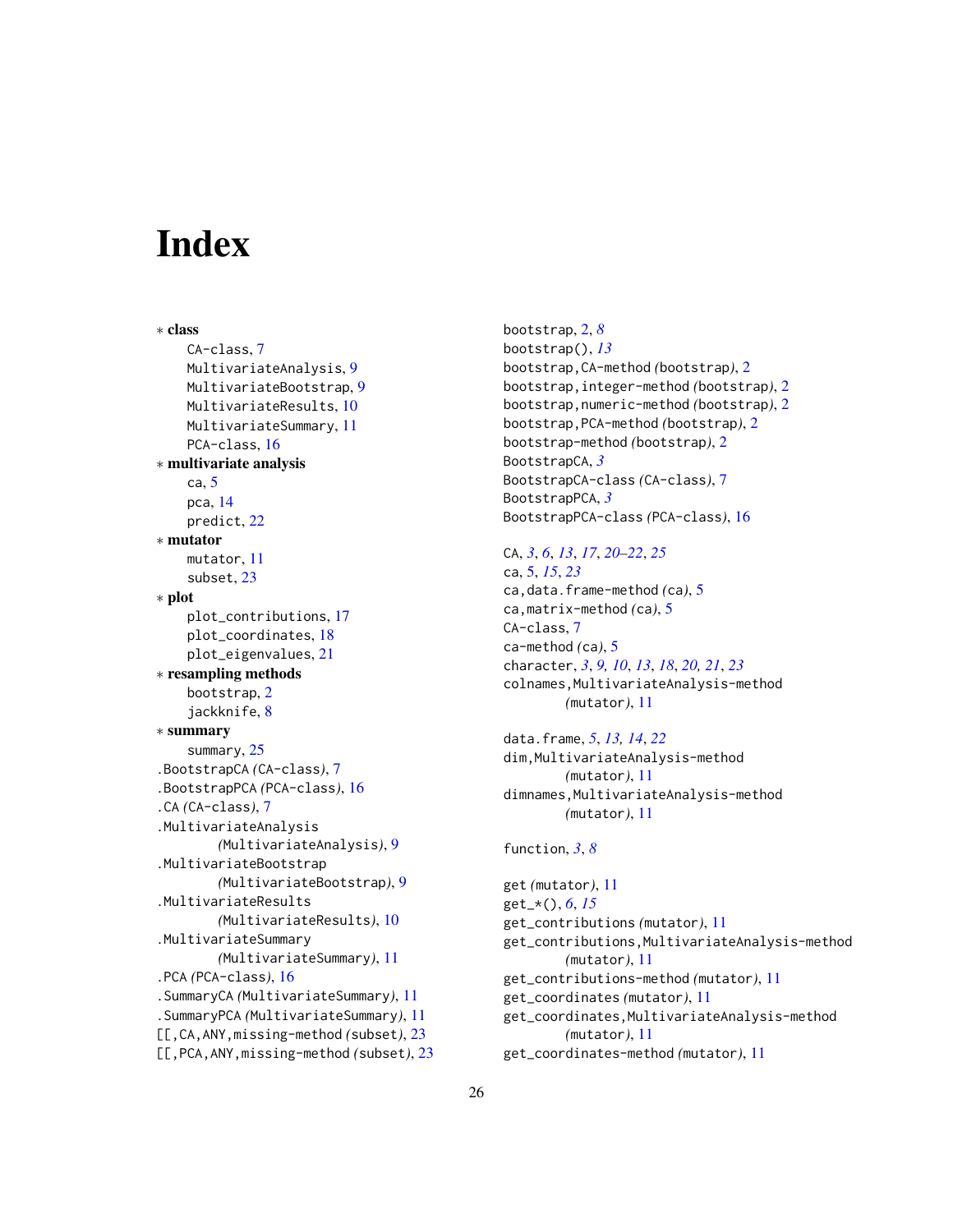## INDEX 27

get\_correlations *(*mutator*)*, [11](#page-10-0) get\_correlations,PCA-method *(*mutator*)*, [11](#page-10-0) get\_correlations-method *(*mutator*)*, [11](#page-10-0) get\_cos2 *(*mutator*)*, [11](#page-10-0) get\_cos2,MultivariateAnalysis-method *(*mutator*)*, [11](#page-10-0) get\_cos2-method *(*mutator*)*, [11](#page-10-0) get\_data *(*mutator*)*, [11](#page-10-0) get\_data,MultivariateAnalysis-method *(*mutator*)*, [11](#page-10-0) get\_data-method *(*mutator*)*, [11](#page-10-0) get\_distances *(*mutator*)*, [11](#page-10-0) get\_distances,MultivariateAnalysis-method *(*mutator*)*, [11](#page-10-0) get\_distances-method *(*mutator*)*, [11](#page-10-0) get\_eigenvalues *(*mutator*)*, [11](#page-10-0) get\_eigenvalues,MultivariateAnalysis-method *(*mutator*)*, [11](#page-10-0) get\_eigenvalues-method *(*mutator*)*, [11](#page-10-0) get\_inertia *(*mutator*)*, [11](#page-10-0) get\_inertia,MultivariateAnalysis-method *(*mutator*)*, [11](#page-10-0) get\_inertia-method *(*mutator*)*, [11](#page-10-0) get\_replications *(*mutator*)*, [11](#page-10-0) get\_replications,BootstrapPCA-method *(*mutator*)*, [11](#page-10-0) get\_replications,MultivariateBootstrap-method *(*mutator*)*, [11](#page-10-0) get\_replications-method *(*mutator*)*, [11](#page-10-0) get\_variance *(*mutator*)*, [11](#page-10-0) get\_variance,MultivariateAnalysis-method *(*mutator*)*, [11](#page-10-0) get\_variance-method *(*mutator*)*, [11](#page-10-0) ggplot2::ggplot(), *[18](#page-17-0)*, *[20](#page-19-0)*, *[22](#page-21-0)*

integer, *[3](#page-2-0)*, *[5](#page-4-0)*, *[9](#page-8-0)[–11](#page-10-0)*, *[13](#page-12-0)*, *[15](#page-14-0)*, *[18](#page-17-0)*, *[25](#page-24-0)*

jackknife, *[4](#page-3-0)*, [8](#page-7-0) jackknife,numeric-method *(*jackknife*)*, [8](#page-7-0) jackknife-method *(*jackknife*)*, [8](#page-7-0)

list, *[24](#page-23-0)* loadings,PCA-method *(*mutator*)*, [11](#page-10-0) logical, *[3](#page-2-0)*, *[6](#page-5-0)*, *[10,](#page-9-0) [11](#page-10-0)*, *[15](#page-14-0)*, *[18](#page-17-0)*, *[20,](#page-19-0) [21](#page-20-0)*, *[24,](#page-23-0) [25](#page-24-0)*

matrix, *[5](#page-4-0)*, *[9](#page-8-0)[–11](#page-10-0)*, *[13,](#page-12-0) [14](#page-13-0)*, *[22](#page-21-0)* MultivariateAnalysis, *[7](#page-6-0)*, [9,](#page-8-0) *[10,](#page-9-0) [11](#page-10-0)*, *[16](#page-15-0)* MultivariateAnalysis-class *(*MultivariateAnalysis*)*, [9](#page-8-0)

MultivariateBootstrap, *[7](#page-6-0)*, *[9](#page-8-0)*, [9,](#page-8-0) *[10,](#page-9-0) [11](#page-10-0)*, *[16](#page-15-0)* MultivariateBootstrap-class *(*MultivariateBootstrap*)*, [9](#page-8-0) MultivariateResults, *[7](#page-6-0)*, *[9,](#page-8-0) [10](#page-9-0)*, [10,](#page-9-0) *[11](#page-10-0)*, *[16](#page-15-0)* MultivariateResults-class *(*MultivariateResults*)*, [10](#page-9-0) MultivariateSummary, *[7](#page-6-0)*, *[9,](#page-8-0) [10](#page-9-0)*, [11,](#page-10-0) *[16](#page-15-0)* MultivariateSummary-class *(*MultivariateSummary*)*, [11](#page-10-0) mutator, [11,](#page-10-0) *[24](#page-23-0)* numeric, *[3](#page-2-0)*, *[6](#page-5-0)*, *[8](#page-7-0)[–11](#page-10-0)*, *[13](#page-12-0)*, *[15](#page-14-0)[–17](#page-16-0)*, *[20](#page-19-0)*, *[22](#page-21-0)[–25](#page-24-0)* PCA, *[3](#page-2-0)*, *[13](#page-12-0)*, *[15](#page-14-0)*, *[17](#page-16-0)*, *[20](#page-19-0)[–22](#page-21-0)*, *[25](#page-24-0)* pca, *[6](#page-5-0)*, [14,](#page-13-0) *[23](#page-22-0)* pca,data.frame-method *(*pca*)*, [14](#page-13-0) pca,matrix-method *(*pca*)*, [14](#page-13-0) PCA-class, [16](#page-15-0) pca-method *(*pca*)*, [14](#page-13-0) plot,CA,missing-method *(*plot\_coordinates*)*, [18](#page-17-0) plot,PCA,missing-method *(*plot\_coordinates*)*, [18](#page-17-0) plot\_columns *(*plot\_coordinates*)*, [18](#page-17-0) plot\_columns,BootstrapPCA-method *(*plot\_coordinates*)*, [18](#page-17-0) plot\_columns,CA-method *(*plot\_coordinates*)*, [18](#page-17-0) plot\_columns,PCA-method *(*plot\_coordinates*)*, [18](#page-17-0) plot\_columns-method *(*plot\_coordinates*)*, [18](#page-17-0) plot\_contributions, [17,](#page-16-0) *[20](#page-19-0)*, *[22](#page-21-0)* plot\_contributions,MultivariateAnalysis-method *(*plot\_contributions*)*, [17](#page-16-0) plot\_contributions-method *(*plot\_contributions*)*, [17](#page-16-0) plot\_coordinates, *[18](#page-17-0)*, [18,](#page-17-0) *[22](#page-21-0)* plot\_cos2 *(*plot\_contributions*)*, [17](#page-16-0) plot\_cos2,MultivariateAnalysis-method *(*plot\_contributions*)*, [17](#page-16-0) plot\_cos2-method *(*plot\_contributions*)*, [17](#page-16-0) plot\_eigenvalues, *[18](#page-17-0)*, *[20](#page-19-0)*, [21](#page-20-0) plot\_rows *(*plot\_coordinates*)*, [18](#page-17-0) plot\_rows,MultivariateAnalysis-method *(*plot\_coordinates*)*, [18](#page-17-0) plot\_rows-method *(*plot\_coordinates*)*, [18](#page-17-0) plot\_variance *(*plot\_eigenvalues*)*, [21](#page-20-0)